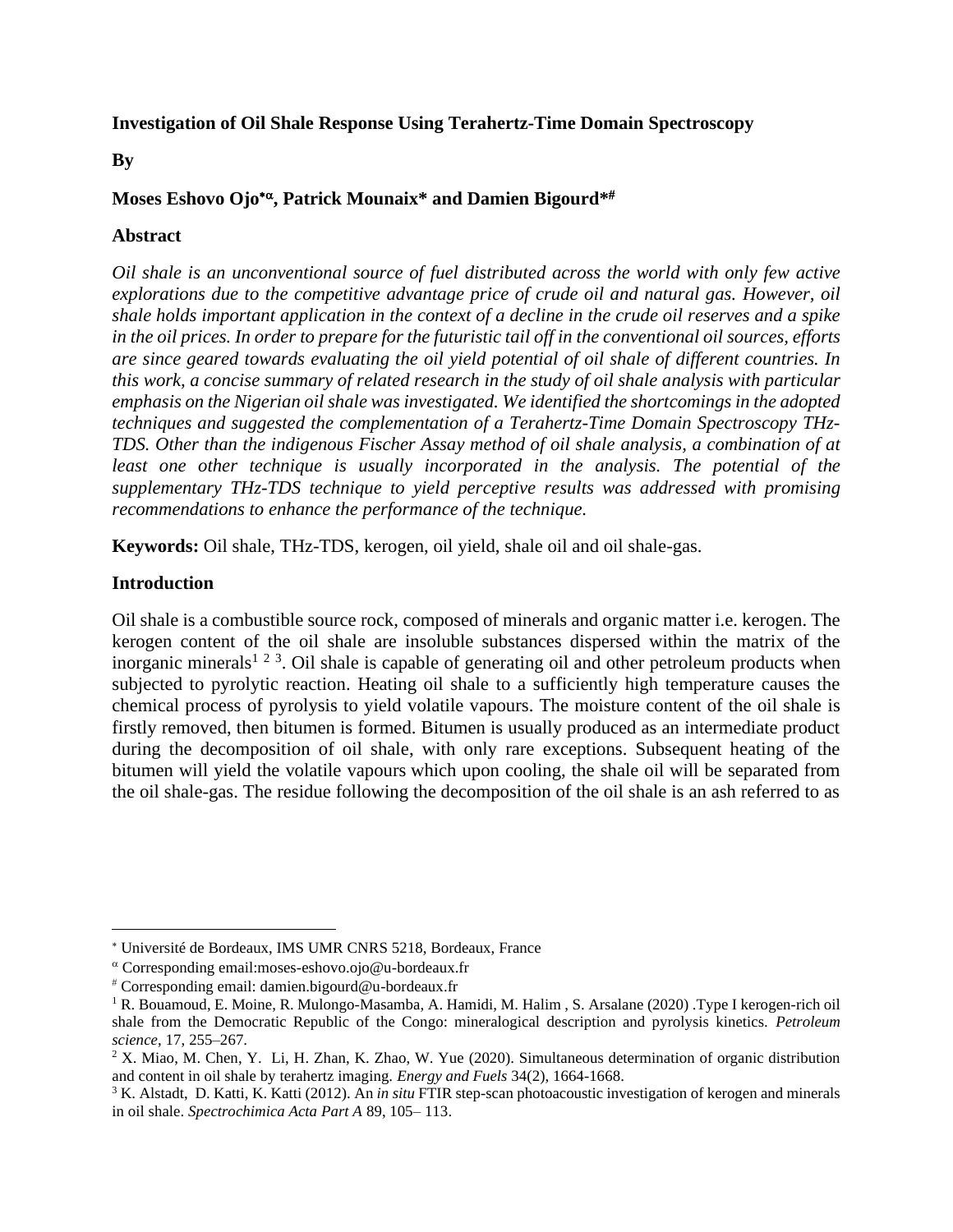semi-coke<sup>4 5 6 7</sup>. Shale oil and oil shale-gas are chemically identical to the products of fossil fuel, and thus serve as a substitute for conventional crude oil and natural gas, respectively. By adopting an efficient mining technique, they could be particularly useful when the price of crude oil rises or when the hydrocarbon reserves of the fossil fuel is no longer economical for exploration<sup>8 9 10 11</sup>.

# **Kerogen pyrolysis** moisture + bitumen **Bitumen pyrolysis + cooling oil + gas + semi-coke** (1)

Oil shale in widespread deposits has been reported in countries such as United States of America (USA), Estonia, China, and Brazil. USA has the largest oil shale reserve in the world, with the total of 3340 billion tons. Other countries with considerable amount of oil shale reserves includes among others; China, Israel, Romania, Egypt, Nigeria, Germany, Jordan, Morocco, Turkey, and Canada<sup>12 13 14</sup>. The first oil shale in Nigeria, was found in Lopkanta area of Imo state, and therefore called Lopkanta oil shale. Lokpanta is geologically situated in the Lower Benue Trough of Nigeria. The Oil shale reserve of the region has been estimated as 5.76 billion tones, of which 1.70 billion barrels are recoverable<sup>15 18</sup>. Moreover, economic feasibility studies on the exploration of the Lokpanta oil shale has endorsed its potential to supply petroleum products even after the supposed end of crude oil supply in the year  $2057^{16}$  <sup>17</sup>. Since the discovery of the Lokpanta oil shale, there have been only a few numbers of experimental works to quantitatively identify their oil yield

<sup>4</sup> [Y. Ma,](https://journals.sagepub.com/action/doSearch?target=default&ContribAuthorStored=Ma%2C+Yu) [S. Zhou,](https://journals.sagepub.com/action/doSearch?target=default&ContribAuthorStored=Zhou%2C+Shixin) [J. Li,](https://journals.sagepub.com/action/doSearch?target=default&ContribAuthorStored=Li%2C+Jing) [Y. Li,](https://journals.sagepub.com/action/doSearch?target=default&ContribAuthorStored=Li%2C+Yuanju) [K. Chen,](https://journals.sagepub.com/action/doSearch?target=default&ContribAuthorStored=Chen%2C+Kefei) [Y. Zhang,](https://journals.sagepub.com/action/doSearch?target=default&ContribAuthorStored=Zhang%2C+Yuhong) [D. Fu](https://journals.sagepub.com/action/doSearch?target=default&ContribAuthorStored=Fu%2C+Deliang) (2018). Pyrolysis characteristics analysis of Chang-7 oil shale using thermal analysis and pyrolysis-gas. *Energy Exploration & Exploitation*, 36(5), 1006–1021.

<sup>5</sup> M. Al-Harahsheh, O. Al-Ayed, J. Robinson, S. Kingman, A. Al-Harahsheh, K. Tarawneh, A. Saeid, R. Barranco (2011). Effect of demineralization and heating rate on the pyrolysis kinetics of Jordanian oil shales. *Fuel Processing Technology*, 92, 1805–1811.

<sup>6</sup> W. Qing, S. Baizhong, H. Aijun, B. Jingru, L. Shaohua (2007). Pyrolysis characteristics of Huadian oil shales. *Oil Shale*, 24 (2), 147–157.

<sup>7</sup> [P. Williams,](https://www.sciencedirect.com/science/article/abs/pii/S0165237000000711#!) H. Chishti (2000). Two stage pyrolysis of oil shale using a zeolite catalyst. *Journal of Analytical and Applied Pyrolysis*, 55, 217–234.

<sup>&</sup>lt;sup>8</sup>. A. Akash, J. O. Jaber (2003). Characterization of shale oil as compared to crude oil and some refined petroleum products. *Energy Sources*, 25, 1171–1182.

<sup>9</sup> D. Fenton, H. Henning, R. Richardson (2009). The chemistry of shale oil and its refined products. *[Oil Shale, Tar](https://pubs.acs.org/doi/10.1021/bk-1981-0163)  [Sands, and Related Materials](https://pubs.acs.org/doi/10.1021/bk-1981-0163)*, Chapter 21 pp 315-325.

<sup>10</sup> [L. Zhang, X. Zhang, S. Li, Q. Wang](https://www.sciencedirect.com/science/article/pii/S1876610212003955#!) (2012). Comprehensive utilization of oil shale and prospect analysis. *Energy Procedia*, 17, 39 – 43.

<sup>11</sup> Q. Yanga, Q. Yang, Y. Man, D. Zhang, H. Zhou (2020). Technoeconomic and environmental evaluation of oil shale to liquid fuels process in comparison with conventional oil refining process. *Journal of cleaner production*, 255, 120198.

<sup>&</sup>lt;sup>12</sup> N. E. Altun, C. Hicyilmaz, J.Y. Hwang, A. S. Bagci, M. V. Kok (2016). Oil shales in the world and Turkey; reserves, current situation, and future prospects: A review. *Oil shale*, 23(3), 211-227.

<sup>&</sup>lt;sup>13</sup> J. Bartis, T. Tourrette, L. Dixon, D. Peterson, G. Cecchine (2005). Oil shale developments in the United States; prospects and policy issues. Published by RAND cooperation, ISBN 0-8330-3848-6.

<sup>14</sup> J. Dyn (2006). Geology and resources of some world oil-shale deposits. *Scientific Investigations Report*, series number 2005-5294.

<sup>15</sup> O. Ehinola, O. Sonibare, O. Akanbi (2005). Economic evaluation, recovery techniques and environmental implications of the oil shale deposits in the Abakiliki Anticlinorium, Southeastern Nigeria. *Oil Shale*, 22(1), 5-19.

<sup>16</sup> L. Osuji (2015). The future of petroleum in Nigeria and prospects of shale oil as an alternative energy supplier. *J. chem. soc. Nigeria*, 40 (1), 1-4.

<sup>17</sup> A. Okon, D. Olagunju (2017). Economic estimation of oil shale development methods in Nigeria. *J. of Scientific and Eng. Research*, 4(9), 397-408.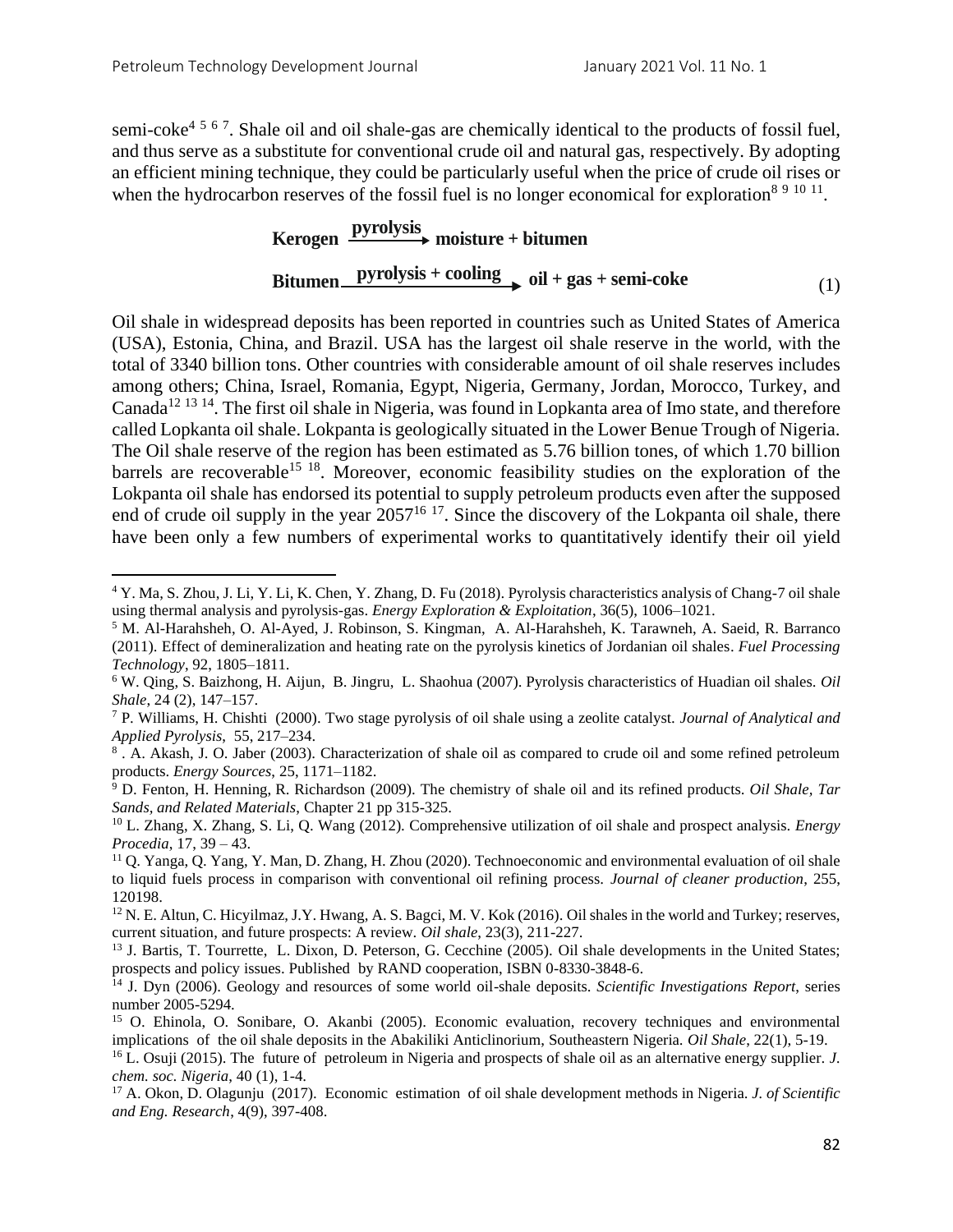potential. In this present work, we aim to present a summary of these works up till date, and thereafter propose the inclusion of Terahertz-Time Domain Spectroscopy (THz-TDS) to investigate the oil shale. This paper is mainly divided into two parts. The first part which describes the current analysis methods carried out to study the Nigeria oil shale, begins with important geochemical and biological indicators employed in the study of the oil shale – it follows by the individual techniques employed till date, and ends with a suggestive note on incorporating a supplementary technique to the already employed techniques. Part two makes a brief review of the THz-TDS as the supplementary technique in the characterization of the oil shale and concludes with a possible proposal to effectively improve the performance of the oil shale THz-TDS.

# **Investigation of The Nigerian Oil Shale Laboratory Techniques.**

The first part of this paper begins with a preliminary study of key terminologies as applied to oil shale analysis. It highlights the commonest characterization methods employed to analyse oil shale with particular emphasis to the Nigerian oil shale.

# *a) Indicators of oil shale yield*

Geochemical analysis is a quite common technique used to determine among others; the Total Organic Carbon (*TOC*) and Extractable Organic Matter (*EOM*) of the oil shale. The information obtainable from such analysis, are often supplemented with results from Rock Eval pyrolysis technique to determine other important oil yield parameters such as oil yield due to superficial heating  $S_1$ , maximum oil high yield due to sufficient heating  $S_2$ , pyrolytic temperature at maximum oil yield  $T_{max}$ . The kerogen content i.e. maturity type, kerogen type and kerogen quantity of the oil shale is primarily responsible for their oil yields<sup>18</sup>. There are indicators that have been used to evaluate the kind of the kerogen content. Below are some of them.

(i) *TOC*: This measures the percentage of organic carbon present in the oil shale. It has been established that there is a positive correlation between TOC and oil yields  $^{18}$   $^{19}$   $^{20}$ . Mathematical relationships have been established, linking oil yield to TOC for some selected Green River oil shales in the US. Subsequent analysis of other similar Green River oil shales, and statistical treatment of the results, have produced considerably refined relationships of the form  $21$ ,

$$
Oil wt\% = 0.8317 \, X \, TOC - 0.251 \tag{2}
$$

Where,  $\frac{\partial i}{\partial x}$  we is the oil yield by percentage weight. The minimum amount of oil yield computed from the geochemical analysis of the oil shale in order to characterize them as a potential source rock, is estimated at 2.0  $wt\%$  <sup>22</sup>.

<sup>&</sup>lt;sup>18</sup> O. Sonibare, O. Ehinola, R. Egashira (2005). Thermal and geochemical characterization of Lokpanta oil shales, Nigeria. *Energy Conversion and Management*, 46, 2335–2344.

<sup>19</sup> C. Ekweozor, G. Un omah (1990). First discovery of oil shale in the Benue Trough, Nigeria. *Fuel*, 69(4), 502-508. <sup>20</sup> L. [Osuji,](https://tspace.library.utoronto.ca/browse?type=author&value=L.C.+Osuji) B. [Antia](https://tspace.library.utoronto.ca/browse?type=author&value=B.S.+Antia) (2002). An Infrared spectroscopic evaluation of the petroleum potentials of some oil shale from Lokpanta in the Lower Benue trough of Nigeria. *Journal of Applied Sciences & Environmental Management*, 6(1), 34-38.

<sup>21</sup> P. Williams (1983). Oil shales and their analysis. *Fuel*, 62(7), 756- 771.

<sup>22</sup> K. Peters, X. Xia, A.E. Pomerantz, O.C. Mullins (2016). Geochemistry applied evaluation of unconventional resources. *Evaluation and development*, Chapter 3, 71-125.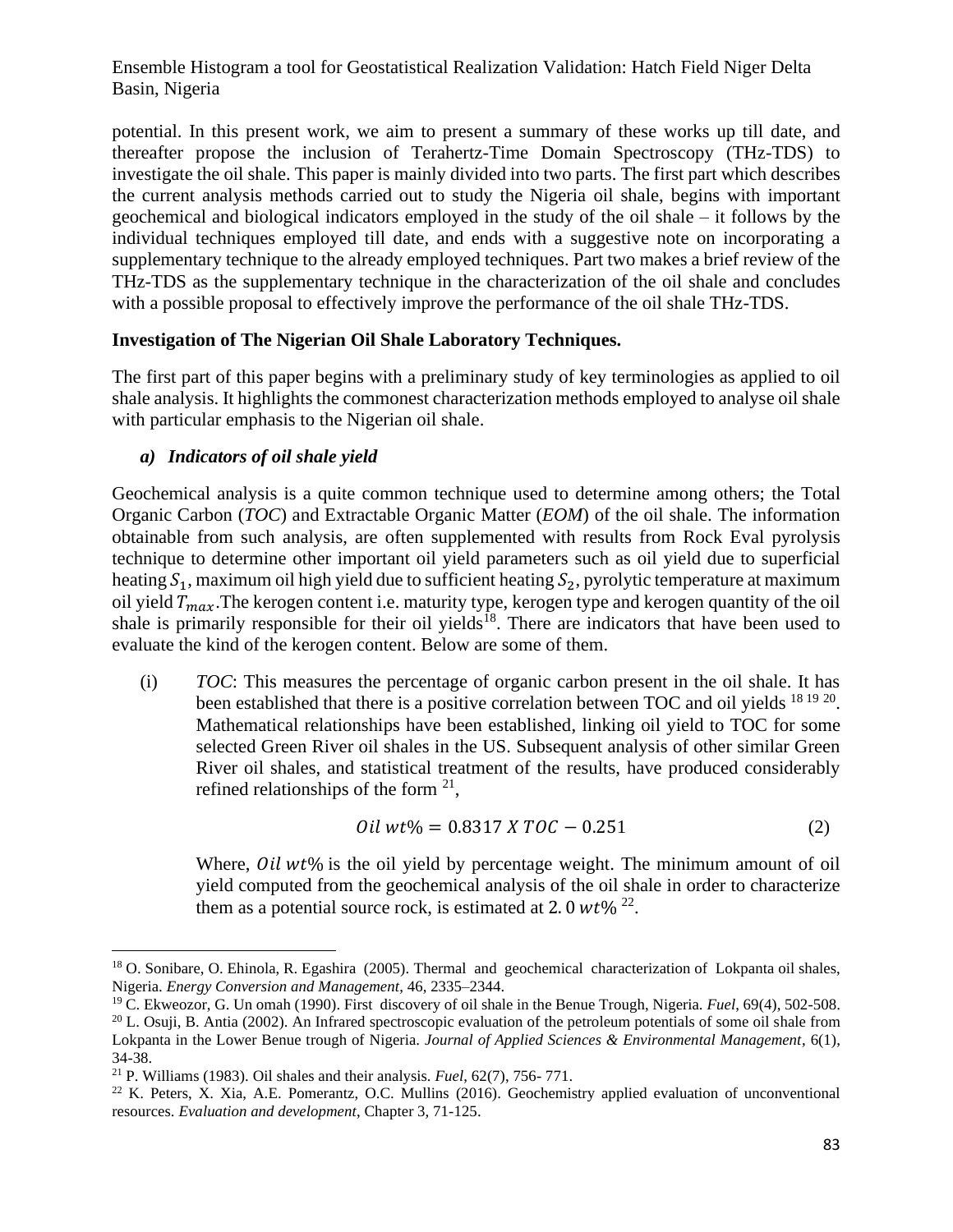- (ii)  $S_1$ and  $S_2$ :  $S_1$  and  $S_2$  evaluate the oil yield at minimal and high pyrolytic temperature respectively, in  $mg/g$ . While  $S_I$  comprises of volatile hydrocarbon,  $S_2$  consists of pyrolysable hydrocarbon<sup>23</sup>. A plot of either  $S_2$  or *HI* against  $T_{max}$  have been used to determine maturity state of some other kerogen sources<sup>24</sup>.
- (iii) *HI*: *HI* represents the relative amount of hydrogen to organic carbon present in the oil shale. *HI* is inversely related to *TOC* as per

$$
HI = \frac{S_2(mg/g)}{96 \text{ TOC}} \times 100 \tag{3}
$$

A minimum *HI* value of  $196 \frac{mg}{H}$  /  $gTOC$  is used as an indicator of high oil yielding oil shale<sup>24</sup>.

- *(iv)* Kerogen type: Oil shale kerogens can be classified based on their predominant hydrocarbon constituents. The types of kerogen present in an oil shale largely controls the type of hydrocarbons generated in the oil shale. Different types of kerogen contain different amounts of hydrogen relative to their carbon and oxygen composition. Accordingly, there are four types of kerogen namely, type I, type II, type III, and type IV kerogen<sup>25</sup>. Type I kerogen are most likely to yield large quantities of oil and are referred to as oil prone, the type II kerogen have tendencies to yield both oil and gas and are sometimes referred to as oil & gas prone kerogen, the type III kerogen are gas prone; yielding high amount of gas, while the type IV are relatively inert under pyrolysis. A Van Krevelen diagram as shown in Fig.1 is a standard plot of Hydrogen Index (*HI*) against Oxygen Index (*OI*), commonly used to identify the kerogen type of an oil shale. The diagram has four curves which are indicatives of different kerogen type. In order to determine the kerogen type, it is customary to plot the *HI* and *OI* data of the oil shale on the Van Krevelen diagram. Fig. 1 illustrates the classification criteria of the kerogen.
- (v) *Tmax: Tmax* is the maximum temperature of the oil shale pyrolytic process that corresponds to the optimum oil yield.  $_{Tmax}$  > 460°C is the minimum temperature for efficient oil yield from an oil shale $18$

<sup>23</sup> O. Faboya, O. Sonibare, J. Xu, B. Cheng, Q. Deng, Z. Wei, A. Olowookere, Z. Liao (2019). Geochemical characterisation of Lower Maastrichtian Mamu Formation kerogens, Anambra Basin, Nigeria. *Earth Environ. Sci.* 360, 012015.

<sup>24</sup> B. SarkiYandoka, W. Abdullah, M. Abubakar, M. Hakimi, A. Jauro, A. Adegoke (2016). Organic geochemical characterization of shallow marine Cretaceous formations from Yola Sub-basin, Northern Benue Trough, NE Nigeria. *Journal of African Earth Sciences*, 117, 235-251.

<sup>&</sup>lt;sup>25</sup> H. Dembicki (2009). Three common source rock evaluation errors made by geologists during prospect or play appraisals. *AAPG Bulletin*, 93(3), 341–356.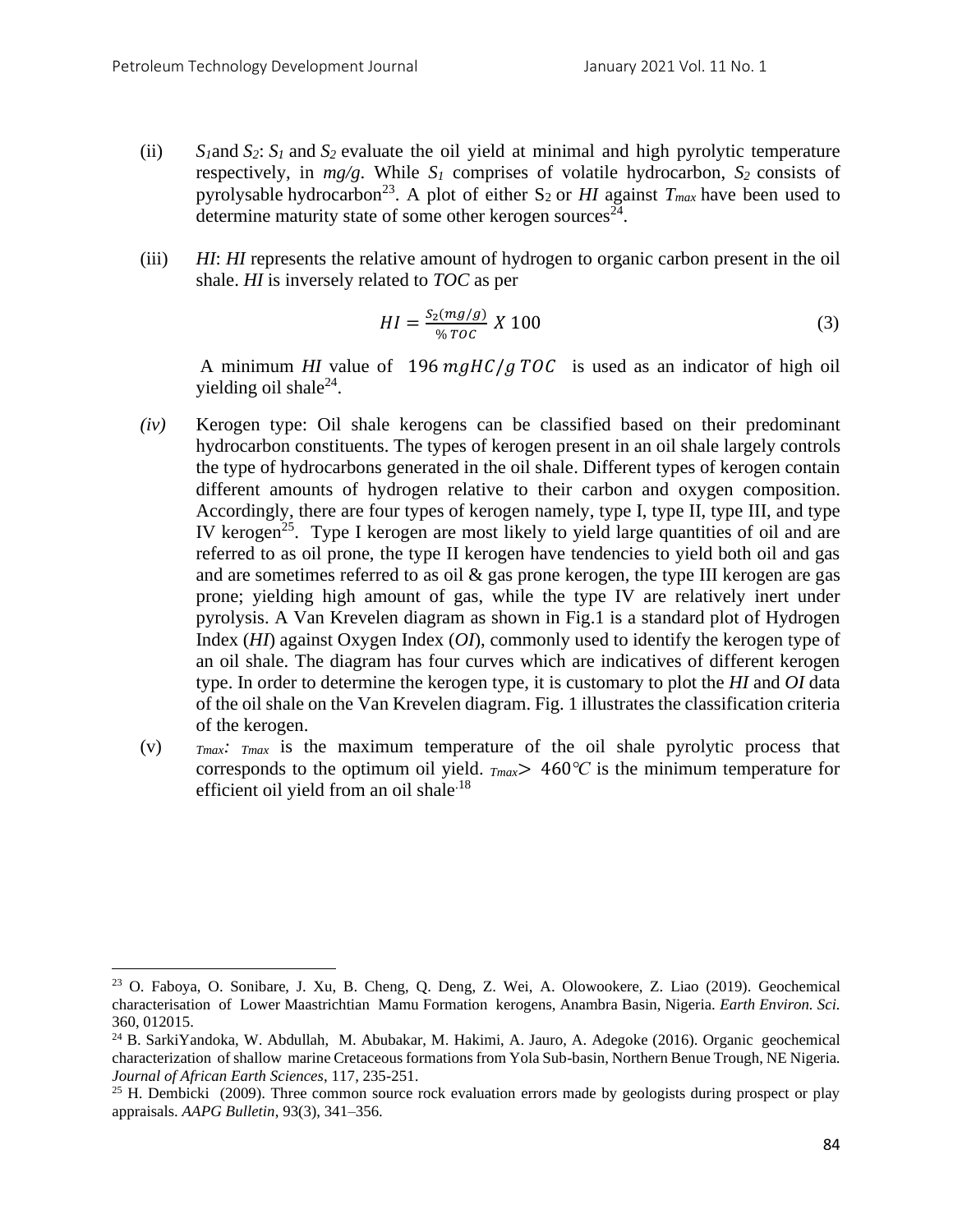

**Fig.1**. An example of Van-Krevelan diagram for the type I, II, III and IV kerogen.

- (vi) Origin and depositional environment: Oil shale kerogen is formed millions of years ago following the decomposition of organic matter under high pressure either in the presence or absence of oxygen. The source of these organic matter (terrestrial or aquatic) and their depositional environment (anoxic, suboxic or oxic) plays important roles in determining the quality and type of kerogen in the oil shale. For example, the distribution of n-alkanes i.e. the relative fraction of short and long chain n-alkanes of an oil shale in a typical Gas chromatography plot, can be used to classify kerogen types and hence provide an idea about their origin. Moreover, the Pristane(*Pr*)/Phystine(*Ph*) ratio from the chromatography data can be used to determine the depositional environment of the organic matter. A *Pr/Ph* ratio in the range 1.0 - 3.0, indicates suboxic depositional conditions, while the *Pr/Ph* ratios above 3.0 and below 0.6 indicate oxidizing and anoxic conditions, respectively<sup>26 27</sup> <sup>28</sup>.
- (vii) Production index (*PI*): *PI* indicates the maturity level of the oil shale. In comparison to *HI*, it is computed from Rock Eval pyrolysis. *PI* data must be interpreted with caution because they could be misleading especially when the  $S<sub>1</sub>$  yields includes contribution from drilling additives and migrated hydrocarbons other than indigenous oils. *PI* ratio greater than 0.1 are indications of mature oil shale source rock.  $PI$  is related to  $S_1$  and  $S_2$  as per<sup>18</sup>

<sup>&</sup>lt;sup>26</sup> W. He, Y. Sun, W. Guo, X. Shan, S. Su, S. Zheng, S. Deng, S. Kan, X. Zhang (2019). Organic geochemical characteristics of the upper Cretaceous Qingshankou Formation oil shales in the Fuyu oilfield, Songliao Basin, China: Implications for oil-generation potential and depositional environment. *Energies* 12, 4778.

 $^{27}$  M. Kok, I. Senguler, H. Hufnagel, N. Sonel (2001). Thermal and geochemical investigation of Seyitomer oil shale. *Thermochimica Acta*, 371, 111-119.

<sup>&</sup>lt;sup>28</sup> G. Wang, M. Sun, S. Gao, L. Tang (2018). The origin, type and hydrocarbon generation potential of organic matter in a marine-continental transitional facies shale succession (Qaidam Basin, China). *Sci Rep*, 8, 6568.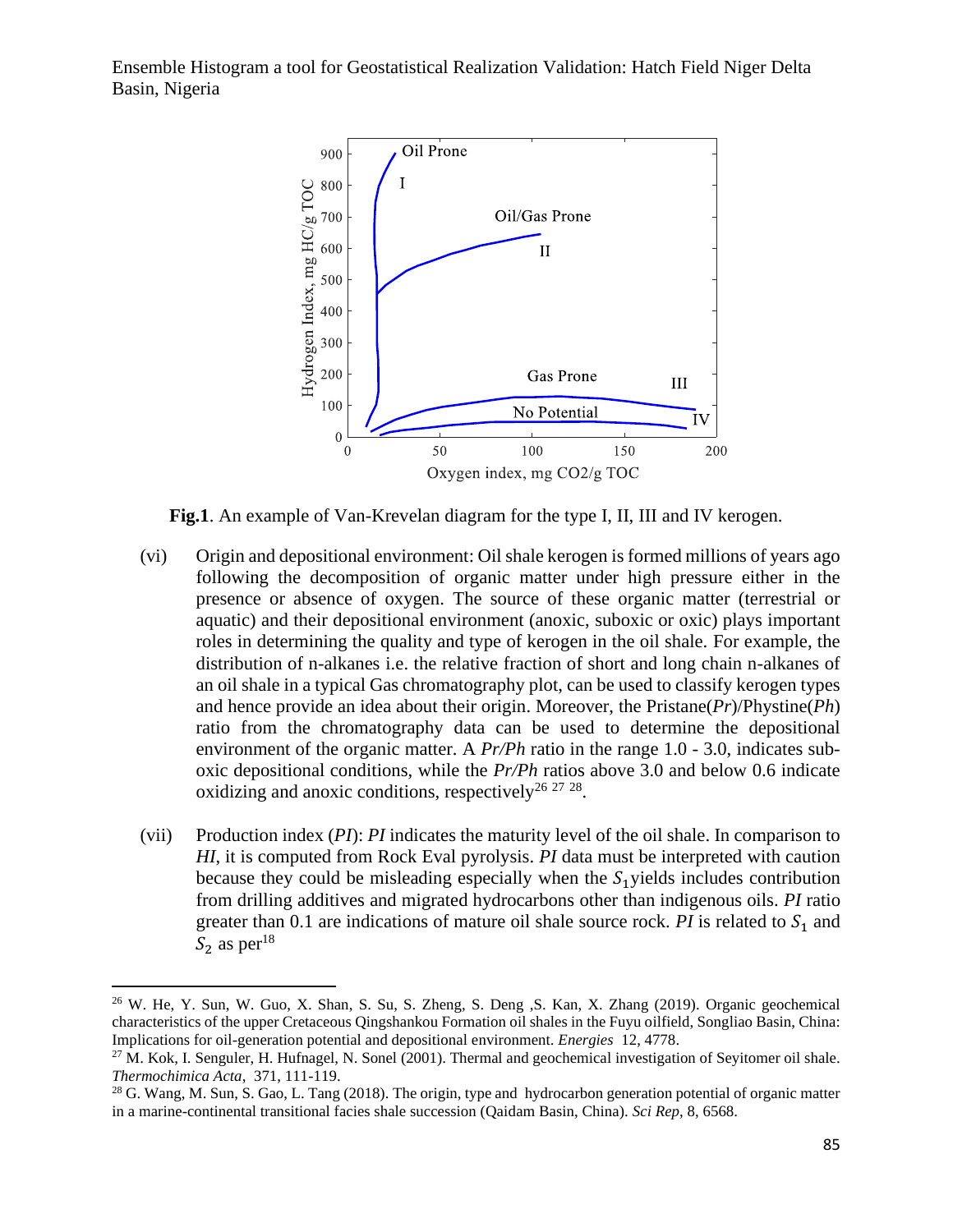$$
PI = \frac{S_1}{S_1 + S_2} \tag{4}
$$

- (viii) *EOM*: The directly measured quantity of bitumen, i.e. the soluble organic matter of oil shale, is referred to as *EOM*. The amount of bitumen increases with the maturity state of the oil shale. *EOM* in the oil shale can be computed from the geochemical analysis results. The minimum required *EOM* for a source rock to be classified as a potential oil source is about 500  $ppm$  <sup>18</sup>.
- (ix) Rock Eval oil yield: The Rock Eval oil yield is dependent on the  $S_1$  and  $S_2$  results following from the Rock Eval Pyrolysis. The Rock Eval oil yield is related to the Fischer Assay oil yield (*FAY*) as per

Fischer Assay oil yield 
$$
(1tonne^{-1}) = 1.03(S_1 + S_2) + 7.23
$$
 (5)

The relationship in (5) allows a direct comparison between these two quantities. A *FAY* of 42 1tonnes<sup>-1</sup> is the minimum yield for economic exploration<sup>19</sup>.

#### *b) Adopted techniques of the Nigerian oil shale characterization*

The initial field identification of potential oil shale deposits can be achieved by visual aid through simple examination of physical properties, e.g., colour, streak, specific gravity, smell etc<sup>21</sup>. The Nigerian oil shale which is typically dark-grey, laminated, and fissile in appearance has been found as outcrops and subcrops deposits in Lokpanta village of Imo state<sup>19</sup>. Several techniques have been employed to characterize the Nigerian oil shale namely: the Fischer Assay method supported by geochemical analysis, Infra-Red Spectroscopy Analysis, Gas Chromatography-Mass Spectrometer (GC-MS) and Thermal Analysis (ThermoGravimetric, TGA & Differential Thermal Analysis, DTA). As no single method is ideal<sup>29 30</sup>, a combination of two or more of these techniques were employed by the researchers. The Fischer Assay method involves the collection and evaluation of evolved shale oil during pyrolysis. Geochemical analysis in addition to Rock Eval-pyrolysis are often carried out to determine the indicators of the oil shale i.e. *TOC*,  $S_1$ ,  $S_2$ , oil yield etc. A positive correlation between *TOC* and Fischer Assay oil yields, for example, is predominantly observed<sup>21 31 32 33</sup>. Through the use of optics, the infra-red spectroscopy has provided a rapid means of estimating kerogen's aliphatic, aromatic, and alicyclic carbon contents, that are related to oil

<sup>&</sup>lt;sup>29</sup> A. Mohammed, C. Peter, C. Alan (2012). Evaluation of several methods of extraction of oil from a Jordanian oil shale. *Fuel*, 92(1), 281-287.

<sup>30</sup> Z. El-Rub, J. Kujawa, E. Albarahmieh, N. Al-Rifai, F. Qaimari, S. Al-Gharabli (2019). High throughput screening and characterization methods of Jordanian oil shale as a case study. *Energies* 12, 3148.

<sup>&</sup>lt;sup>31</sup> C. Gülamber, K. Ibrahim, S. Aljurf, H. Rahman (2019). Introduction of analytical methods for oil shale resource evaluation. IMCET, Antalya, Turkey, April 16 – 19.

<sup>32</sup> M. Barakat, E. El-Gawad, M. Gaber, M. Lotfy, A. Ghany (2019). Mineralogical and Geochemical Studies of Oil Shale Deposits in the Cretaceous/Paleogene succession at Quseir Area, Egypt. *Egyptian Journal of Petroleum*, 28, 11–19.

<sup>33</sup> I. Johannnes, K. Kruusement, R. Veski, J. Bojesen-Koefoed (2006). Characterisation of pyrolysis kinetics by rockeva basic data. *Oil Shale*, 23(3), 249–257.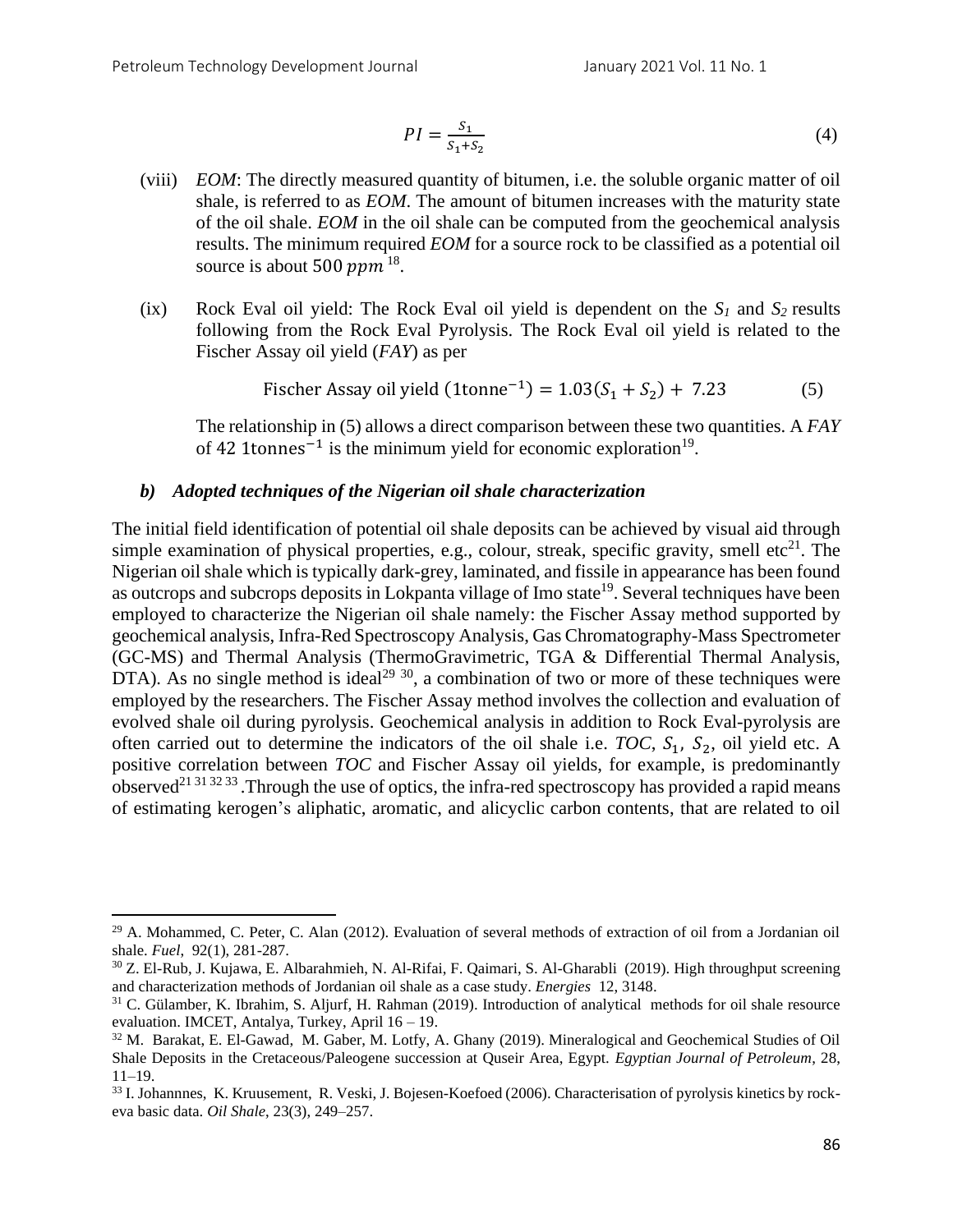yields<sup>34 35 36 37</sup>. The use of Gas chromatography-Mass Spectrometer provided fingerprint information for separating particular fractions in the kerogen; for example, the n-chain alkanes, and their subsequent identification<sup>38</sup>  $39 \frac{40}{41}$ . Another technique of importance is the thermal analysis, which involves subjecting the oil shale to increasing thermal condition. It differs from Fischer Assay Method, in that oil yield is not directly measured and no oil is collected. It studies the weight loss, kinetics of kerogen decomposition and the associated activation energy<sup>42 43 44 45</sup>. The DTA curve of other country's kerogen has shown, that kerogen decomposition is highly exothermic in nature with high quantity of heat released which can be useful for domestic and industrial application<sup>46 47</sup>.

In the foremost scientific work on the Lopkanta oil shale, Chukwuemeka *et al.* collected outcrop and subsurface samples from three different locations and within 1.5 x 1.0 km belt respectively which were analysed via geochemical analysis and GC-MS analysis. The subsurface samples were retrieved from a 25.5m well at regular intervals. The average value of the estimated *FAY* of the outcrop and subcrop samples which exceeded the minimum required value was 51 (1tonne<sup>-1</sup>) and 40.8 (1tonne<sup>-1</sup>) respectively. The *TOC* of the outcrop and subcrop sample which were  $4.6 - 7.4 wt\%$  and  $4.1 - 6.8 wt\%$  respectively exceeded the minimum required *TOC*. The *PI* and *Tmax* of both samples indicate that the oil shales are of intermediate maturity. The maturity of the subsurface samples was found to increase with depth. The *FAY* was well correlated with the geochemical results i.e. *TOC*, except for *EOM*. Regions with the lower *EOM*

<sup>&</sup>lt;sup>34</sup> S. Palayangoda, Q. Nguyen (2012). An ATR-FTIR procedure for quantitative analysis of mineral constituents and kerogen in oil shale. *Oil Shale*, 29(4), 344–356.

<sup>&</sup>lt;sup>35</sup> B. Chen, X. Han, X. Jiang (2016). In-situ FTIR analysis of the evolution of functional groups of oil shale during the pyrolysis. *Energy and fuels*, 30(7), 5611–5616.

 $36$  H. Ganz, W. Kalkreuth (1987). Application of infrared spectroscopy to the classification of kerogen types and the evaluation of source rock and oil shale potentials. *Fuel*, 66(5), 708-711

<sup>37</sup> M. Mroczkowska-Szerszeń, K. Ziemianin, P. Brzuszek, I. Matyasik, L. Jankowski (2015). The organic matter type in the shale rock samples assessed by FTIR-ATR analyses. *Nafta-Gaz*, 71(6), 361-369.

<sup>38</sup> W. Wang, S. Li, Y. Liu, D. Qiu, Y. Ma, J. Wu (2005). Analysis of the chemical constitutions of Yaojie shale oil in China by gas chromatography–mass spectrometry (GC–MS). *WIT Transactions on Ecology and The Environment*, 206, 91-100

<sup>39</sup> W. Blum, P. Ramstein, G. Eglinton (1990). Coupling of high temperature glass capillary columns to a Mass Spectrometer, GC/MS analysis of metalloporphyrins from Julia Creek oil shale samples. *Journal of high resolution chromatography*,13, 85-93.

<sup>40</sup> A. Al-Zuheri, H. Rashad, Ali Maliki, H. Hussain, N. Al-Ansari (2018). Determination of the chemical structure of the Iraqi oil shale and its hydrocarbon forms. *Engineering*, 10, 7-20.

<sup>&</sup>lt;sup>41</sup> N. Ristic, M. Djokic, A. Konist, K. Geem, G. Marin (2017). Quantitative compositional analysis of Estonian shale oil using comprehensive two dimensional gas chromatography. *Fuel processing technology*, 167, 241–249

<sup>42</sup> A. Aboulkas, K. El-harfi, M. Nadifiyine, M. Benchanaa (2011). Pyrolysis behaviour and kinetics of Moroccan oil shale with polystyrene. *Journal of Petroleum and Gas Engineering*, 2(6), 108-117.

<sup>43</sup> N. Al-Ananzeh, M. L. Al-Smadi, A. Dawagreh (2018). Thermogravimetric and composition analysis of Jordanian oil shale. *Energy resources*, 40(11), 1374-1379.

<sup>44</sup>Z. Hua, Q. Wang, C. Jia, Q. Liu (2019). Pyrolysis kinetics of a Wangqing oil shale using thermogravimetric analysis. *Energy Science & Engineering*, 7(3), 912- 920.

<sup>45</sup> . M. Kok and E. Ozgur (2016). Combustion performance and kinetics of oil shales *Energy Sources*, 38(8), 1039– 1047.

<sup>46</sup> T. Pihu, H. Arro, A. Prikk, T. Parve, J. Loosaar (2006). Combustion experience of Estonian oil shale in large power plants. International Conference on Oil Shale: "Recent Trends in Oil Shale", 7-9 November 2006, Amman, Jordan.

<sup>47</sup> A. Hepbasli (2004). Oil shale as an alternative energy source. *Energy, sources*, 26(2), 107-118.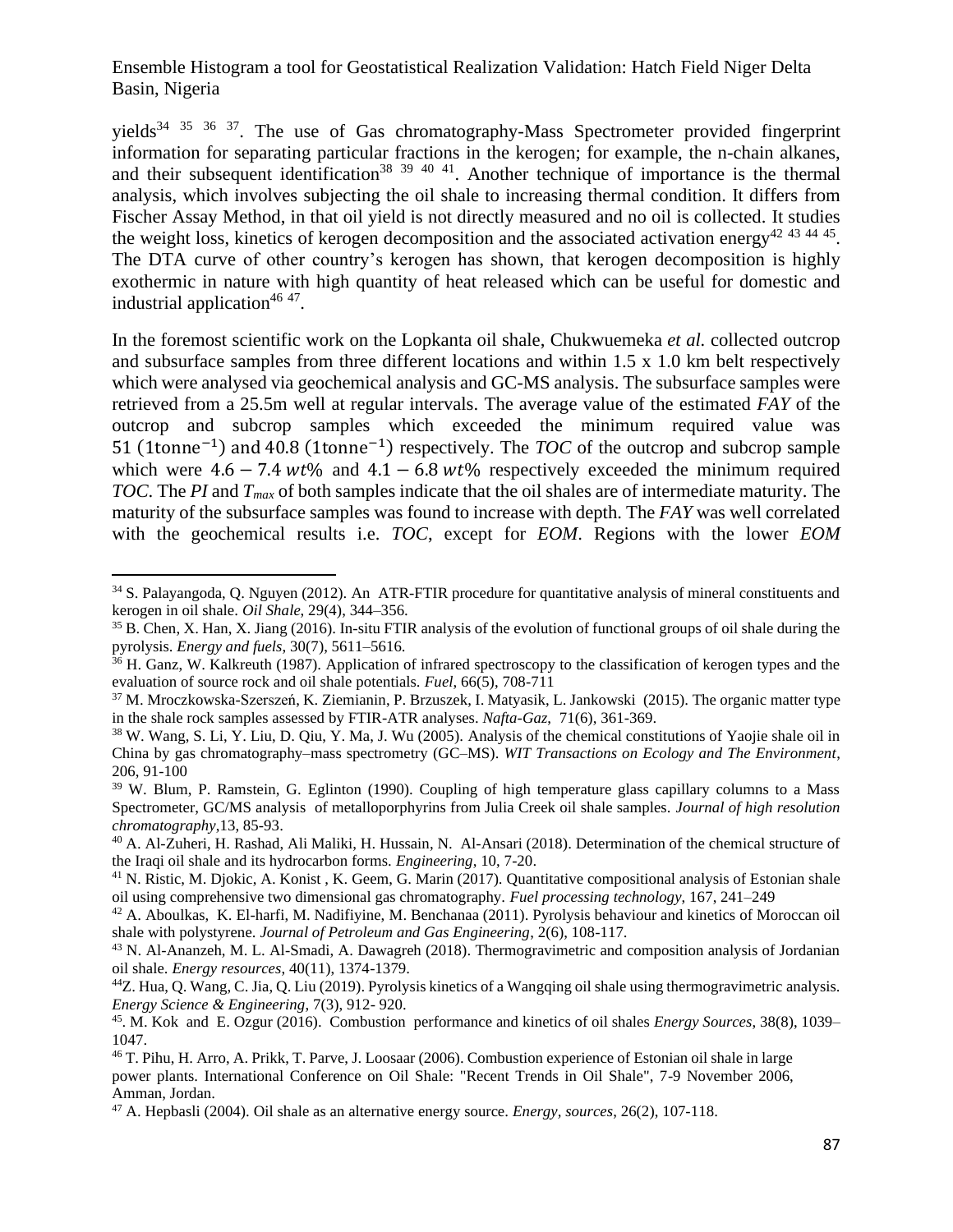corresponded to higher *FAY*, and vice versa. Their findings suggest that immature oil shale have more oil yields than mature ones. The GC-MS shows that the hydrocarbon has been composed of a mixture of type I and II kerogen, having marine algae origin. These marine algae were deposited in an anoxic condition<sup>19</sup>.

Three years following the foremost work on the Lopkanta oil shale, a new technique was utilized to study the Lopkanta oil shale. In their work, Osuji *et. al,* subjected thirty outcrop samples to infra-red spectroscopy. The spectrum: a plot of Intensity against wavelength number  $(cm^{-1})$ , indicated absorption peaks at around  $1600 - 1450$   $cm^{-1}$  for a few of the samples. Absorption at this range is indicative of the presence of oil producing organic matter i.e. aromatic hydrocarbon. In addition to the spectroscopic technique, another analysis was carried out to determine the *TOC*; the outcrop samples were pulverized, and dissolved in series of chemicals, in order to extract the kerogen. The extracted kerogen was dried and weighed. By a simplified assumption, that the proportion of *EOM* is negligible, the weight of the dried kerogen was ultimately equivalent to *TOC* which measured between0.98  $-$  8.75 *wt* %. Based on the *TOC* values, they suggested, that the Lopkanta oil shales are mature $^{20}$ .

Some years later, the research on the Lopkanta oil shale was revisited by researchers at the University of Ibadan, Nigeria. They assembled three outcrop samples labelled as LOA 21, 39 & 75 (see <sup>18</sup> for the labelling codes), on which thermal analysis were performed. The kinetics of the oil shale decomposition revealed a two-consecutive reaction with bitumen as an intermediate product. During the first stage of the reaction i.e. at low temperature  $25 - 100$  °C, a peak in the weight loss was recorded, corresponding to the loss of moisture. A second peak occurring at higher temperature, 300 − 570℃ was observed in the second stage of the reaction which corresponds to the bitumen decomposition. The results from the weight loss amounted to decomposable kerogen values of  $6.50 \pm 0.49$ ,  $4.55 \pm 0.18$ ,  $9.64 \pm 0.32$  wt% respectively. These values generally surpassed the standard minimum decomposable kerogen of  $0.5 wt\%$ . The results of the DTA curve and activation energy were well correlated with each other. The activation energy was maximum for the LOA 75 samples and minimum for the LOA 21 samples. Furthermore, geochemical analysis in addition to Rock Eval pyrolysis revealed the *HI &*  $T_{max}$  as 0.01, 0.01, 0.05 & 427, 434, 431 ℃ respectively, showing the immaturity state of the oil shale. The reported *TOC* were 2.13, 3.91, & 3.12  $wt\%$ , and the plot of the modified Van Krevelen diagram indicated a type II kerogen content<sup>18</sup>.

## *c) Compendious note on the Nigerian oil shale analysis schemes*

The foregoing techniques portrayed destructive testing and seemingly unrecoverable practice of the oil shale samples. An oil shale sample subjected to a particular analysis was destroyed due to the peculiarity of the chemical and thermal nature of the techniques. In this way, a particular oil shale cannot be subject to a subsequent analysis after the previous one. Thus, different samples, though selected from the same vicinity, are required for different analysis, instead of the usage of a unique sample for all characterization. We envisage that, comparison of the different analysis results might introduce error to the interpreted data. In addition to a source of misleading results, it is noted, that the delicacy of the oil shale may have been altered via crushing, heating, chemical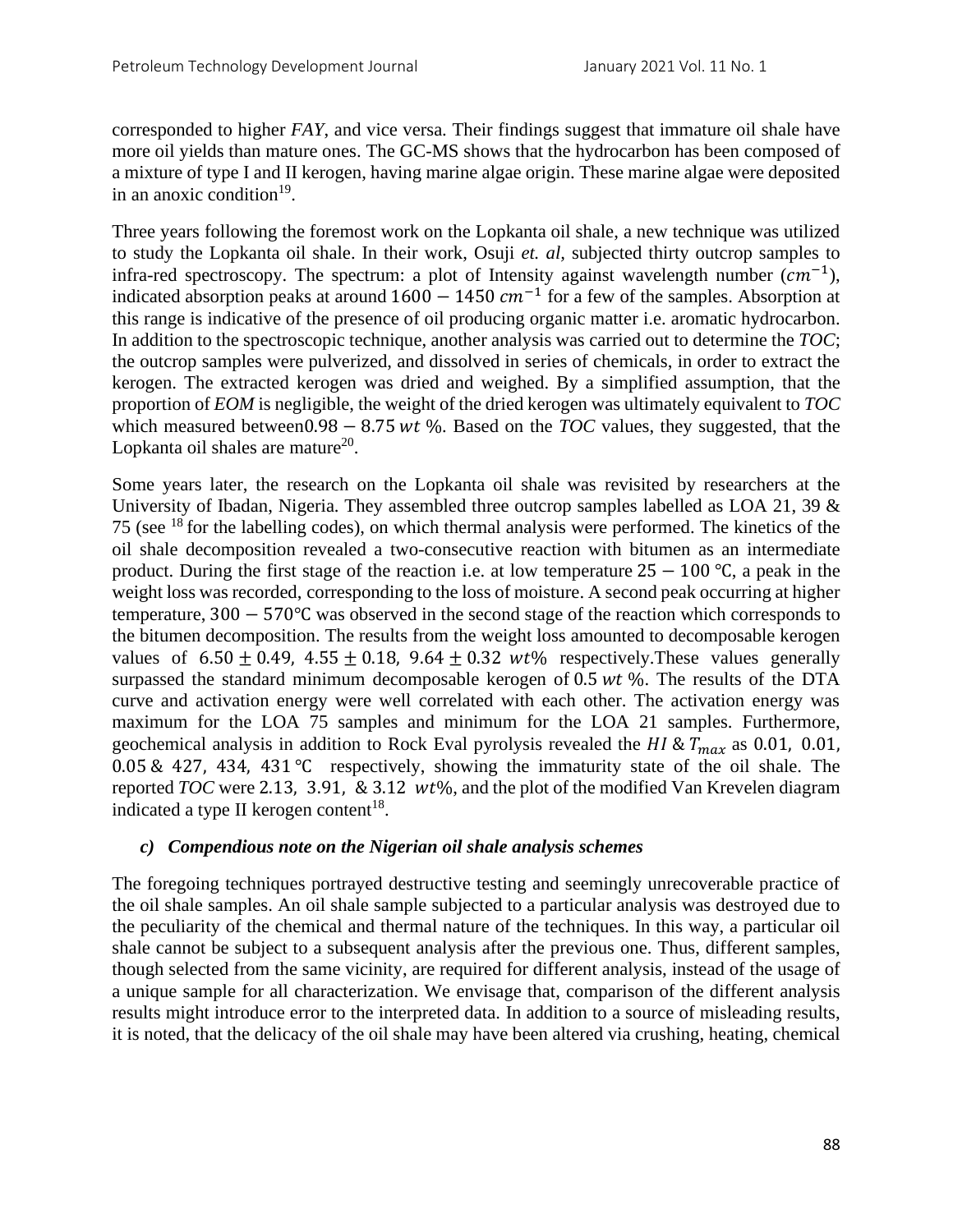treatment, and exposure to infra-red radiation<sup>48 49</sup>. Due to the above two reasons we recommend the usage of an analysis that preserves the state of the sample, to be incorporated in the analysis of the Nigerian Oil shale. The Terahertz-Time domain spectroscopy (THz-TDS) is a non-destructive technique that preserves the molecular configuration of the sample after analysis; such that, the exact sample is passed on for some other sort of analysis after previously subjected to an analysis<sup>49</sup> <sup>50</sup>. As such, results from the data can be reliably deduced. In the following part, we discuss on the usage of THz-TDS to investigate the oil shale.

# **An Application Study of Thz-Tds in The Analysis Of Oil Shale**

The last decades have experienced a tremendous generation of THz pulse both at large scale and table-top sources. The remarkable property of these pulses is attracting the attention of a wide community including industrialist and medical experts. THz pulses have enabled the study of a wide range of materials starting from cellular to non- living objects. In the framework of this paper, we limit our discussion to application of the THz pulse in the oil and gas industry. The part two of this work is sectioned to include the basic principle of THz pulse application in oil shale analysis, typical experimental setup involving oil shale characterization with THz pulse, correlation of THz experimental result with oil shale yields, and ends with viewpoints for future improvement on this technique.

# *a) Relevance of THz-TDS to oil shale.*

THz pulses (0.1-10 THz) are electromagnetic waves, consisting of an electric and magnetic field component which vibrate sat right-angle to each other. Through interaction with a material, the electric component of the THz pulse is modified, of which the characteristics of the material are representatives of the alteration in the wave properties, thus information about the material may be deduced. This technique of material characterization is referred to as THz-TDS<sup>51 52 53</sup>. Materials such as wood, paper, fabrics, leather, plastic and rock samples are transparent in the THz frequency range, while metals and water are reflectors/absorbers of THz pulses<sup>54</sup>. In the case of materials that are THz-transparent, the comparison between the THz pulses transmitted through the material with respect to the incoming THz pulse can provide valuable information about the optical properties of the material.

Among its huge uses, the THz-TDS has strong applicability in the development of the oil industry, due to its non-destructive testing and strong interaction with organic matter. Conventional oil

<sup>&</sup>lt;sup>48</sup> H. Zhan, Y. Wang, M. Chen, Ru Chen, K. Zhao, W. Yue (2020). An optical mechanism for detecting the whole pyrolysis process of oil shale*. Energy*, 190, 116343.

<sup>49</sup> Y. Li, X. Miao, H.Zhan, W. Wang, R. Bao, W. Leng, K. Zhao (2018). Evaluating oil potential in shale formations using Terahertz time domain spectroscopy. *Journal of Energy Resources Technology*, 140(3), 034501.

<sup>50</sup> W. Leng, H. Zhan, L. Ge, W. Wang, Y. Ma, Kun Zhao, S. Li, L. Xiao (2015). Rapidly determining the principal components of natural gas distilled from shale with terahertz spectroscopy. *Fuel,* 2015 159, 84-88.

<sup>51</sup> J. Haddad, B. Bousuet, L. Canioni, P. Mounaix (2013). Review in Terahertz spectral analysis, *Trends in Analytical Chemistry*, 44, 98-105.

<sup>52</sup> J. Guillet, B. Recur, L. Frederique, B. Bousquet, L. Canioni, I. Manek-Hönninger, P. Desbarats, P. Mounaix (2014). Review of terahertz tomography techniques. *J Infrared Milli Terahz Waves*, 35, 382–411.

<sup>53</sup> J. Lampin, G. Mouret, S. Dhillon, J. Mangeney (2020). THz spectroscopy for fundamental science and applications. *Photoniques*, 101, 33-38.

<sup>54</sup> R. Lewis (2107). Springer handbook of electronic and photonic material, Chapter 55 (Materials for THz engineering). 1339-1349.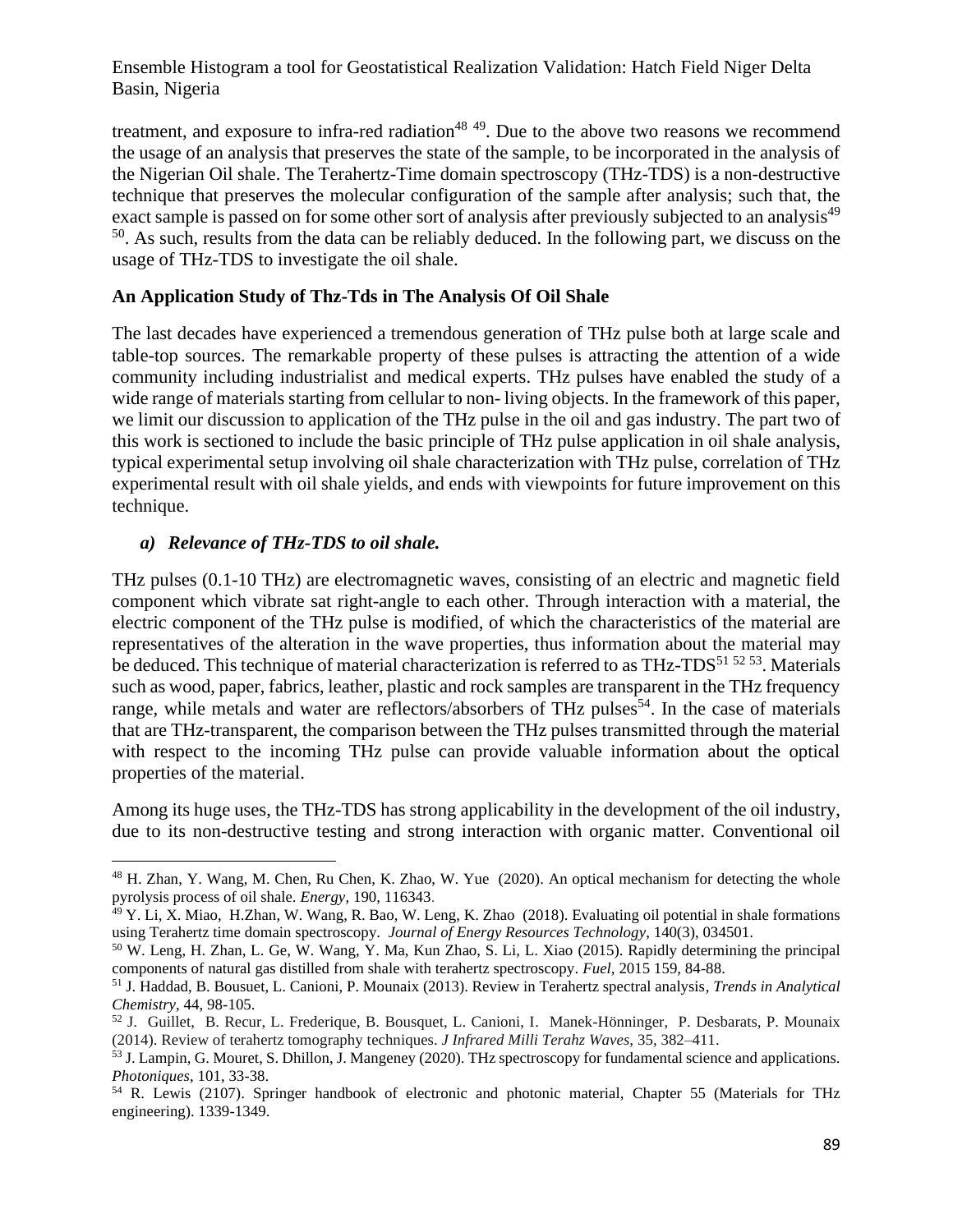source rocks and petroleum products have well been investigated via the THz-TDS<sup>55 56 57 58</sup>. Attention, though minimal, has since been attracted to oil shale mining, since its first discovery in France around the mid-eighteenth century<sup>59</sup>. The kerogen constituent of the oil shale is a delicate and complex heterogeneous organic substance making up a small percentage by mass of the total weight of the oil shale. The organic component of the oil shale is of most importance in the oil industry since it determines the quality, and quantity of the oil yield. The vast majority of experiments involve probing this organic content. In the generalized study of oil shales of different country, several techniques have been employed for their investigations, including the Scanning Electron Microscope (SEM)/Transmission Electron Microscope (TEM) analysis, optical spectroscopy (e.g. Nuclear magnetic Resonance NMR, Raman, Ultra-Violet UV, Fourier Transform Infra-Red FTIR, and THz spectroscopy)<sup>26 60 61 62 63 64</sup>, as well as including those mentioned in II (b). In this part, we focus on the review of a particular type of optical spectroscopy application in the analysis of the oil shale-kerogen. Henceforth, the word 'kerogen' will be used to refer to oil shale-kerogen, except otherwise stated. The associated chemical bonds present in the kerogen Hydrocarbon (HC) absorbs selected frequency components in the optical pulse, and by analysing the optical spectrum, the relative percentage of the HC can be determined. As such, the nature of the kerogen can be deduced. In particular, the aromatic and functional groups which largely contributes to the oil yield of the oil shale, have rotational and vibrational modes within the THz frequency range. Therefore, observed THz spectra contain rich chemical information which is useful for petroleum-source analysis<sup>49 65 66</sup>. Moreover, the low photon energy of the THz pulse, allows a safe propagation through flammable liquids e.g. shale oil produced during the pyrolysis-THz-TDS experiment, without causing any danger of combustion<sup>67</sup>. Other than been able to provide abundant information on the intermolecular and intramolecular vibration modes,

<sup>55</sup> X. Miao, H. Zhan, K. Zhao (2017). Application of THz technology in oil and gas optics. *Science China Physics, Mechanics and Astronomy*, 60(2) 024231.

<sup>56</sup> R. Bao, F. Qin, R. Chen, S. Chen, H. Zhan, K. Zhao, W. Yue (2019). Optical detection of oil bearing in reservoir rock: Terahertz spectroscopy investigation. *IEE Acess*, 7, 121755- 121759.

<sup>57</sup> T. Lu, Z. Li, J. Bin, Z. Kun, Z. Qing, S. Lei, Z. Lin (2009). Optical property and spectroscopy studies on the selected lubricating oil in the terahertz range. *Science in China Series G: Physics, Mechanics & Astronomy*, 52(12) 1938-1943.

<sup>58</sup> H. Zhan, S. Wu, R. Bao, L. Ge, K. Zhao (2015). Qualitative identification of crude oils from different oil fields using terahertz time-domain spectroscopy. *Fuel*, 143, 189–193.

<sup>59</sup> C. [Zou](https://www.sciencedirect.com/science/article/pii/B9780128122341000133#!) (2017). Unconventional Petroleum Geology, chapter 13 (oil shale), 371-387.

 $60$  J. Birdwell, K. Washburn (2015). Multivariate analysis relating oil shale geochemical properties to NMR relaxometry. *Energy Fuel*, 29, 2234−2243.

<sup>61</sup> S. Khatibi, M. Ostadhassan, D. Tuschel, T. Gentzis, H. Carvajal-Ortiz (2018). Evaluating molecular evolution of kerogen by raman spectroscopy: correlation with optical microscopy and Rock-Eval Pyrolysis. *Energies*, 11, 1406.

<sup>62</sup> K. Bake, A. Pomerantz (2017). Optical analysis of pyrolysis products of Green River Oil Shale. *Energy and Fuels*, 31(12), 13345–13352.

<sup>63</sup> Z. Zhang, H. Zhang, X. Yang, H. Jia (2016). Mineralogical characterization and washability of Longkou oil shale. *Energy Sources*, 38 (21), 3255-3261.

<sup>64</sup> X. Miao, M. Chen, Y. Li, H. Zhan, K. Zhao, W. Yue (2020). Simultaneous determination of organic distribution and content in oil Shale by Terahertz imaging. *Energy Fuels*, 34, 1664−1668.

<sup>&</sup>lt;sup>65</sup> M. Yin, S. Tang, M. Tong (2015). The application of terahertz spectroscopy to liquid petrochemicals detection: A review. *Applied Spectroscopy Reviews*, 51(5), 379-396.

<sup>66</sup> H. Zhan, M. Chen, K. Zhao, Y. Li, X. Miao, H. Ye, Y. Ma, S. Hao, H. Li, W. Yue (2018). The mechanism of the terahertz spectroscopy for oil shale detection. *Energy*, 161, 46-51.

<sup>67</sup> F. Al-Douseri, Y. Chen, X. Zhang (2006). THz wave sensing for petroleum industrial applications. *International Journal of Infrared and Millimeter Waves*, 27(4), 481- 503.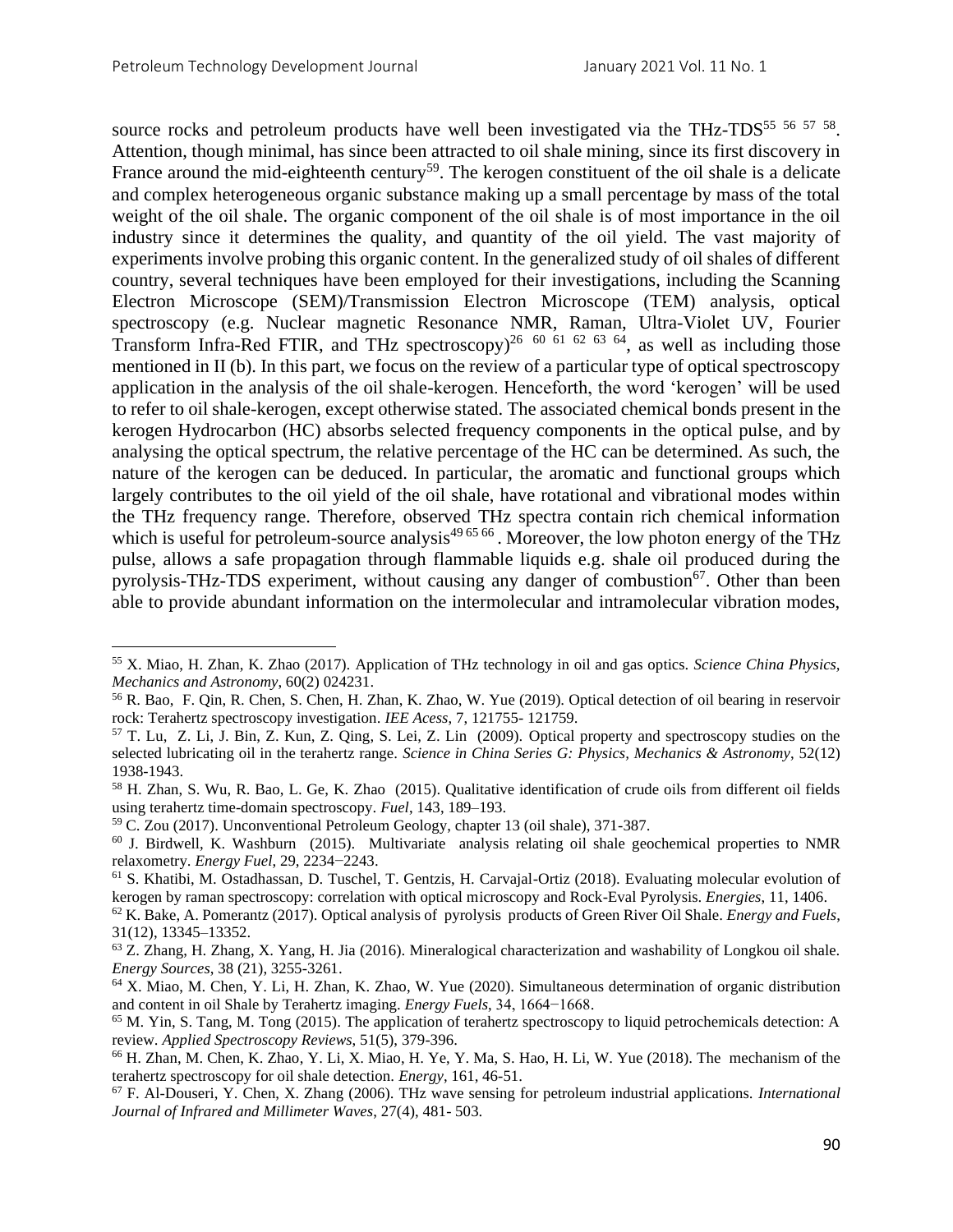the THz-TDS is also advantageous over other similar techniques such as the FTIR, in that, the amplitude and phase of the signal can be measured simultaneously $^{68}$ .

# *b) Experimental setup*

A typical THz-TDS setup in transmission mode, is shown in Fig. 2<sup>69</sup>. The system consists of a laser source, optical chopper, delay stage, THz emitter  $^{70}$ , THz detector, two sets of parabolic mirrors (OAPMs), focusing lens (L1, L2), mirrors (M1, M2 M3 and M4) beam splitter (BS), oil shale sample and computer system. In this example, the detection scheme is made up of an Electro-Optic (EO) ZnTe crystal, wollaston prism, balanced photodiode, and lock-in-amplifier<sup>71</sup>. The optical and the THz beam pathways are shown in red and burgundy colours, respectively. The laser beam is split into two beams of high and low optical power by the BS; the high-power beam is used as the pump beam to generate the THz pulses, while the low-power beam is used as the probe beam to characterize the pulse. Single-cycle THz pulses generated by the THz emitter are focused by the first set of OAPMs onto the sample surfaces at normal incidence. The transmitted THz signal through the sample is collimated by the second set of the OAPMs and overlapped with the probe beam on the ZnTe. The information carried by the THz signal can be recovered by measuring its effect on the amplitude and phase of the probe beam. The QWP and Wollaston prism splits the signal into two beams and the balanced photodiode supplies the differential beam intensity to the lock-in-amplifier, where the lock-in amplifier and chopper amplifies the signal for noise free detection. By adjusting the time delay stage at a regular increasing interval, the probe beam will scan the entire length of the signal to produce a trace of the THz waveform. The measured amplitude of the THz signal is recorded on the computer at each time delay, until the full waveform of the signal is formed on the computer screen.

<sup>68</sup> J. Roux, F. Garet, J. Coutaz (2014). Physics and applications of terahertz radiation. Chapter 8 **(**Principles and applications of THz Time domain spectroscopy) , pp 203-231.

 $69$  H. Zhan, M. Chen, Y. Zhang, R. Chen, K. Zhao, W. Yue (2020). Utilization of oil shale as an electromagnetic wave absorbing material in the terahertz range. *IEEE Access*, 8, 46795-46801.

<sup>70</sup> J. Fülöp, S. Tzortzakis, T. Kampfrath (2020). Laser-driven strong-field terahertz sources. *Optical Mater*, 8, 1900681.

<sup>71</sup> M. Zhukova, E. Makarov, S. Putilin, A. Tsypkin, V. Chegnov, O. Chegnova, V. Bespalov (2017). Experimental study of THz electro-optical sampling crystals ZnSe, ZnTe and GaP. *Journal of Physics*, 917, 062021.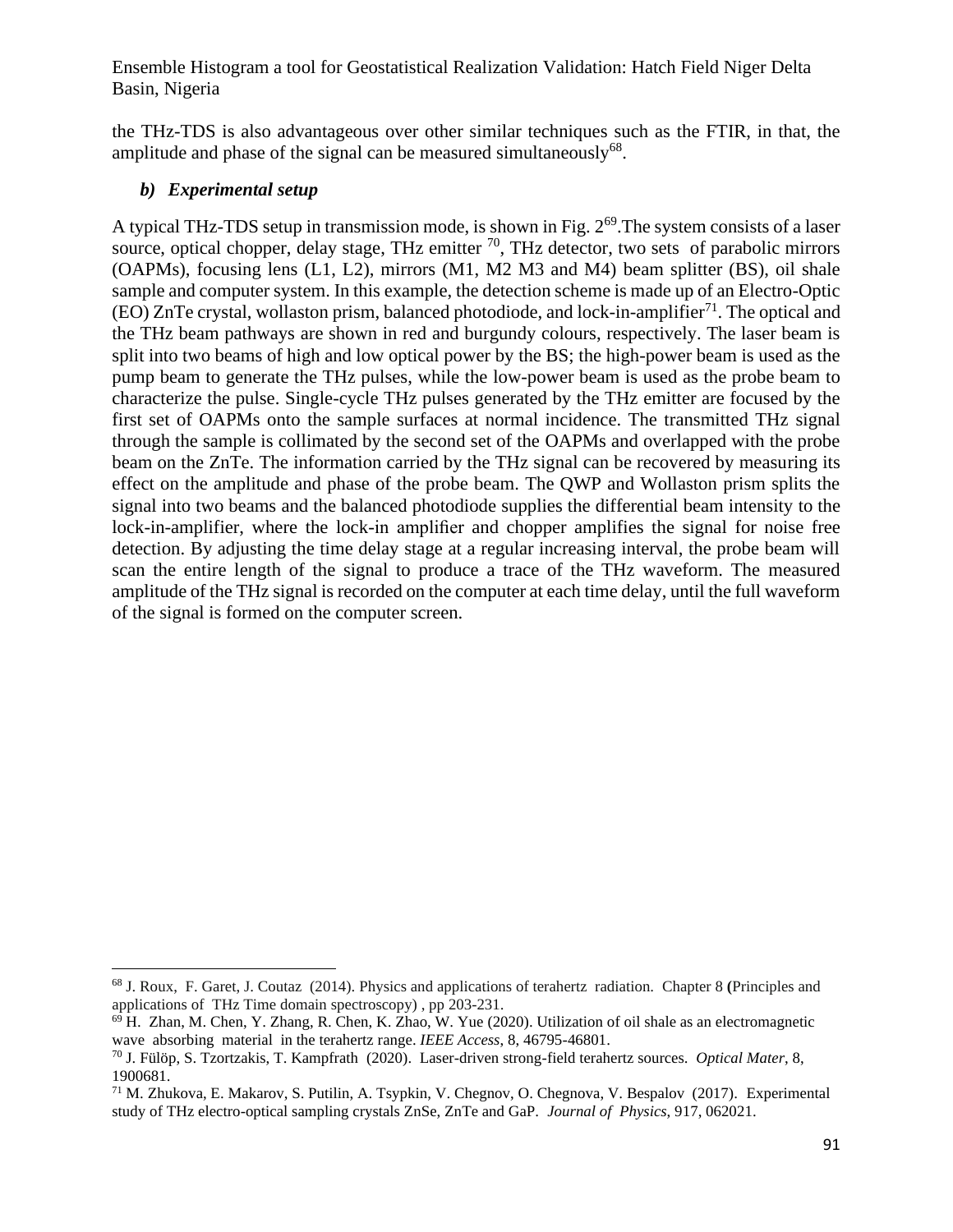

**Fig. 2**. A typical THz-TDS setup in the transmission mode. BS; Beam Splitter, L1-L2; Lens, M1- M4; Mirrors, OAPM1-OAPM4; Off Axis Parabolic Mirrors, QWP; Quarter Wave Plate.



**Fig. 3.** The typically measured THz electric field signals. The reference (black) and sample (red) signal corresponds respectively to the detected THz pulse without and with the oil shale sample.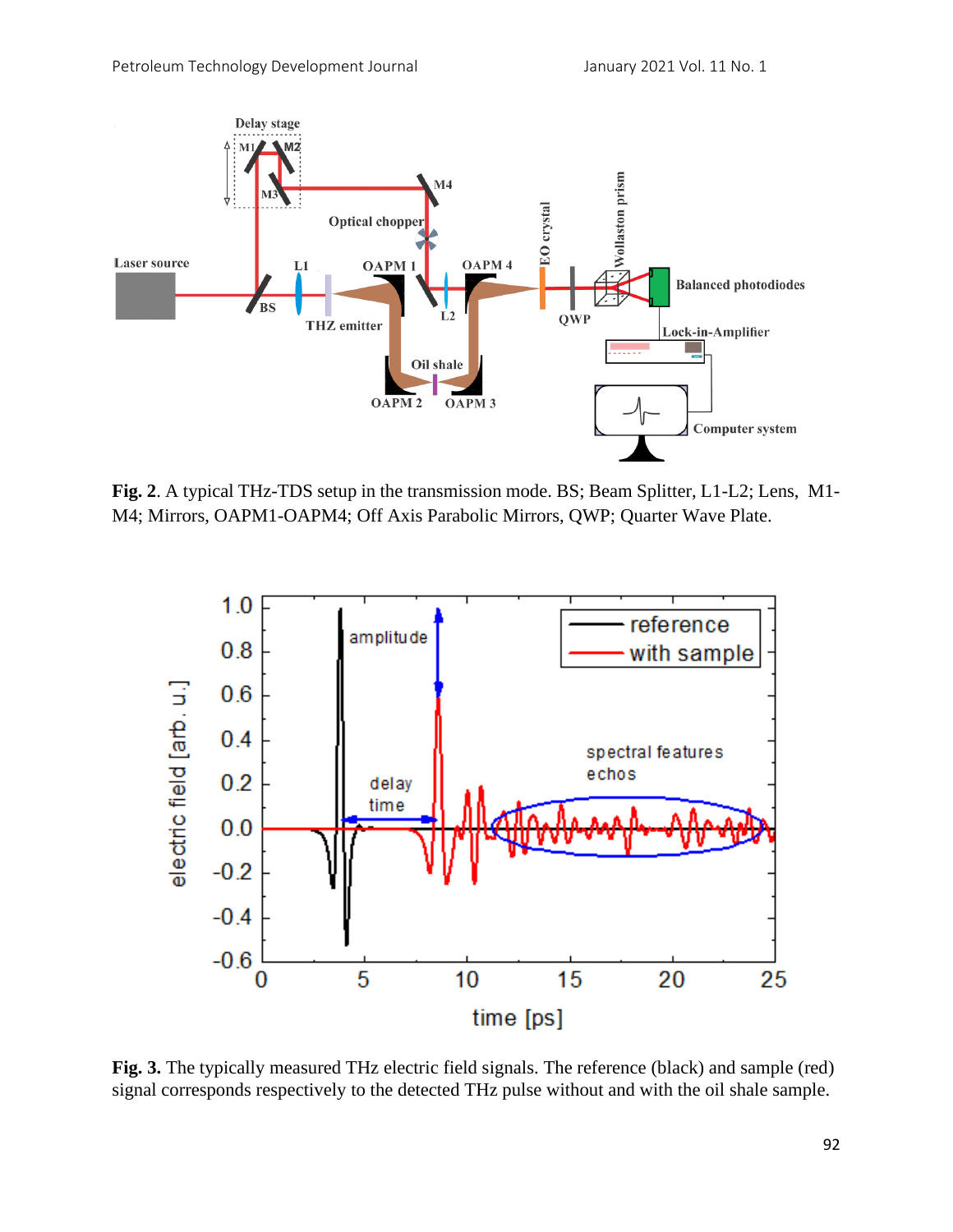In order to visualize the effect of the sample on the THz pulse, the above experiment is usually performed without and with the sample. The signal obtained in the former and latter cases are respectively termed reference and sample signals. The waveform of these two signals often indicates obvious differences as shown in Fig.3. The sample signal is both delayed i.e. propagating at a lower speed and reduced in amplitude due to absorption and reflection at interfaces within the sample, as compared to the reference signal.

In practice, the signals are represented in the frequency domain in relation to each other as per  $^{72}$ ;

$$
T(\omega) = \frac{S_{sam}(\omega)}{S_{ref}(\omega)} = |T(\omega)| e^{-i\Delta\varphi(\omega)}
$$
(6)

Where,  $\omega$  is the THz frequencies,  $\Delta\varphi(\omega)$  is the phase difference between the sample and reference signal.  $|T(\omega)|$ , is the transmission coefficient, and  $T(\omega)$  is the complex transmittance signal. Afterwards, the  $T(\omega)$  is analyzed, from which important optical properties of the oil shale can be deduced. In certain situations, the experimental setup in Fig. 2 can be adjusted in the reflection mode in order to obtain the complex reflectance signal,  $R(\omega)$ . In this configuration, the incoming THz pulse impinges on the sample at an inclined angle that ensures reflection. Xinyang *et al.* has utilized the reflectance configuration to generate subsurface images of the Hudian oil shale, by representing the peak amplitudes of the spectra obtained at different positions from the oil shale on a contrast image plot<sup>64</sup>.

#### *c) Optical properties of oil shale.*

The inorganic constituent of oil shale comprises of minerals and water. Quartz, calcite, dolomite, and pyrite has been identified as been among the principal mineral constituent of oil shales $467374$ . During a THz-TDS at room temperature, THz pulse are mainly absorbed by the kerogen content, due to the fact, that the large macromolecules with aromatic compounds typically have vibration modes in the THz region around *0.5 – 4 THz.* When the THz-TDS is performed with a pyrolyzed oil shale sample, there are generally two major phases in the optical response of the kerogen to the THz waves. The first phase occurring at lower temperature, involves the evaporation of moisture from the oil shale thereby resulting to an increase in the strength of the transmitted THz signal. The second phase is typically characterized by a decrease in the strength of the THz pulse, due to absorption of the pulses at high temperature<sup>49 75</sup>. At such high temperature, the minerals are dissolved in water, then become generally conductive, and subsequently absorbing the THz pulse. Such responses are measured as the complex dielectric function of the oil shale.

$$
\varepsilon(\omega) = \varepsilon_{real}(\omega) - i\varepsilon_{img}(\omega) \tag{7}
$$

<sup>72</sup> M. Hangyo, M. Tani, T. Nagashima (2005). Terahertz Time-Domain Spectroscopy of solids:A review. *International Journal of Infrared and Millimeter Waves*, 26(12), 1661–1690.

<sup>73</sup> O. Sonibare, D. Jacob, C.Ward, S. Foley (2011). Mineral and trace element composition of the Lokpanta oil shales in the Lower Benue Trough, Nigeria*. Fuel*, 90(9), 2843–2849.

<sup>74</sup> R. Motlep, K. Kirsimae, P. Talviste, E. Puura, J. Jurgenson (2007). Mineral composition of Estonian oil shale semicokes sediment. *Oil Shale*, 24(3), 405–422.

<sup>75</sup> Y. Li, S. Wu, X. Yu, R. Bao, Z. Wu, W. Wang, H. Zhan, K. Zhao, Y. Ma, J. Wu, S. Liu, S. Li (2017). Optimization of pyrolysis efficiency based on optical property of semicoke in terahertz region. *Energy,* 126 202-207.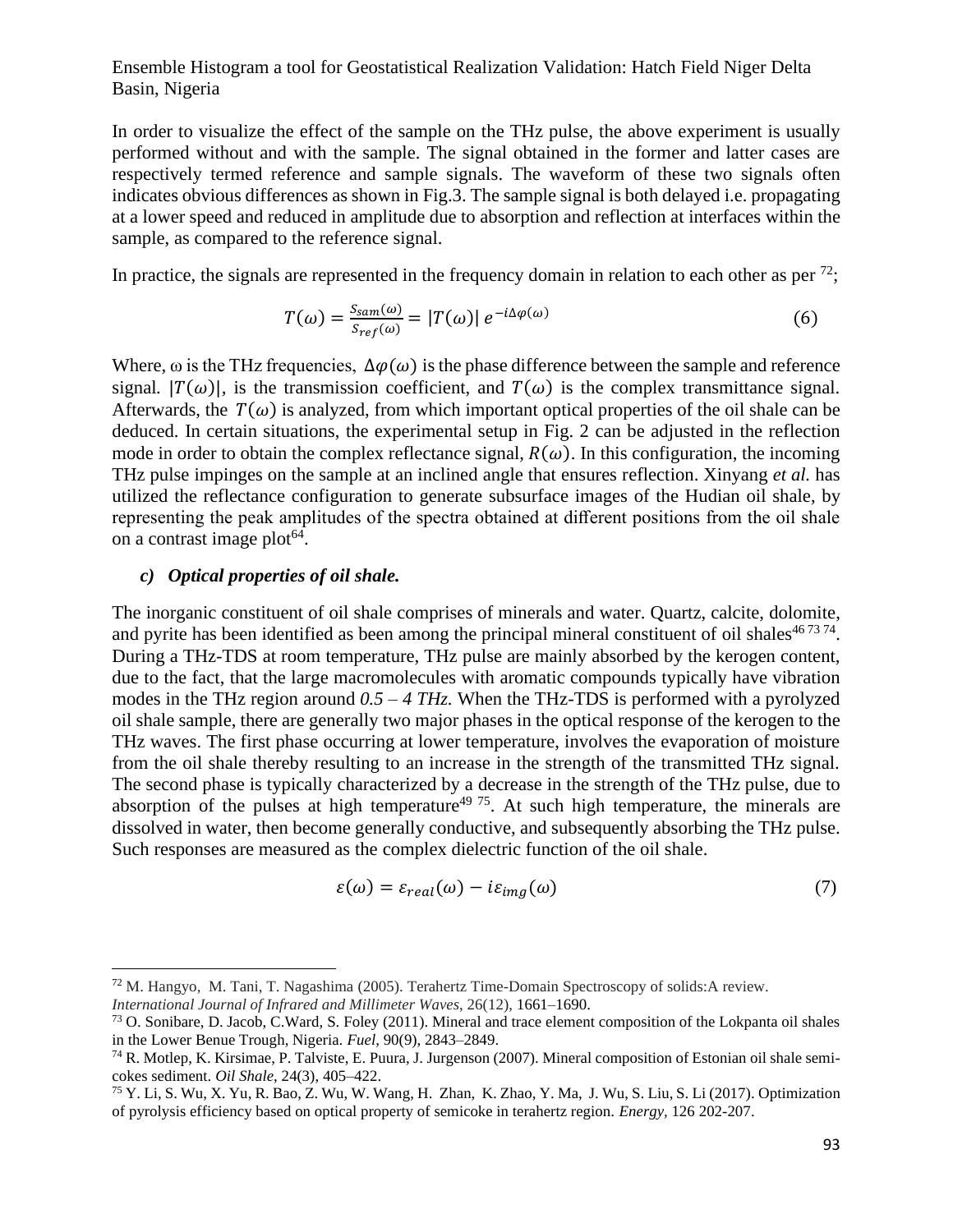Where  $\varepsilon(\omega)$ , is the dielectric function,  $\varepsilon_{real}(\omega)$  is the magnitude of THz electric field absorbed by the oil shale,  $\varepsilon_{img}(\omega)$  is the scattered THz electric field <sup>76</sup>. The comparison between the first and second phases signifies that the absorption of THz pulse is interplay between the kerogen and the mineral constituent. At high temperature, the kerogen macromolecules decompose into lighter molecules mostly with short chains alkanes, while the minerals are decomposed into metals and metallic oxide. At this stage, the absorption of THz pulse is reversed, and mainly dominated by the metallic components<sup>49 77</sup>. Also, at such high temperatures, oil shale with significant pyrite composition decomposes to elemental Iron (Fe) and Sulphur (S), whose ferromagnetic response to an external magnetic field can also be studied to reveal the nature of the constituent minerals. Unfortunately, this has not been investigated in the oil shale. All information regarding the absorbed and scattered THz pulses are deduced by analysing the  $T(\omega)$  signal, and subsequently retrieving the refractive index, absorption coefficient and dielectric function of the oil shale.

(i) Refractive index: The refractive index  $n(\omega)$ , is obtained by comparing the experimental result  $T(\omega)$ , with its theoretical form  $T_{theo}(\omega)$  given by <sup>68</sup>;

$$
T_{theo}(\omega) = \frac{2n}{(n+1)} \cdot e^{-i(n-1)\frac{\omega d}{c}} \cdot FP
$$
 (8)

Where the first term in equation (8) is the transmission coefficient which considers the effect of amplitude decreases due to absorption as seen in Fig.2. The second term is responsible for the time delay, and represents the phase acquired by the pulse on its passage through the oil shale whose thickness and refractive index is  $d$  and  $n$ respectively. The FabryPérot  $(FP)$  term, accounts for the reflections of the pulse within the oil shale. In cases where thick oil shale is employed,  $FP$  reduces to 1, while for thin oil shale, the FP can be evaluated. Similarly, in the reflection mode, the theoretical complex reflectance signal  $R_{theo}(\omega)$ , is given by

$$
R_{theo}(\omega) = \frac{n-1}{n+1} \tag{9}
$$

Solving for  $n(\omega)$ , involves performing the following operations:  $T(\omega) = T_{theo}(\omega)$ or  $R(\omega) = R_{theo}(\omega)$ . The foregoing equation is an inverse value problem that can be solved analytically by assuming an initial guess solution. The fixed-point iteration, Newton Raphson and Nicolson-Ross-Weir method have been so far used to obtain  $n(\omega)$  which has been shown to exhibit good correlation with oil yield of oil shales<sup>78</sup>. A plot of  $n(\omega)$  normally indicates a narrow decrease with  $\omega$ . In general, oil shales with lower  $n(\omega)$ , exhibits a negative correlation with oil yields, i.e. high-oil yielding oil shales have lower  $n(\omega)$  and vice versa<sup>72 79</sup> <sup>80</sup>. It is worth mentioning that the experimental techniques employed in preparing the samples, have impact on the

 $76$  R. Jesch, R. Mclaughlin (1984). Dielectric measurements of oil shale as functions of temperature and frequency. *IEEE Transactions on Geoscience and Remote Sensing, 22(2), 99-105.*

<sup>77</sup> Y. Mai and S. Li (2018). The mechanism and kinetics of oil shale pyrolysis at the presence of water. *Carbon Resources Conversion* , 1(2), 160-164.

<sup>78</sup> T. Ozturk, M.Güneşer (2018). Electrical and electronics properties of materials, chapter 5 (Measurement, methods, and extraction techniques to obtain the dielectric properties of materials).

 $79$  Y. Li, X. Miao, H. Zhan, W. Wang, R. Bao, W. Leng, Kun Zhao (2018). Evaluating oil potential in shale formations using terahertz time domain spectroscopy. *Journal of Energy Resources Technology*, 140(3).

<sup>80</sup> X. Miao, H. Zhan, K. Zhao, Y. Li, Q. Sun, R. Bao (2016). Oil yield characterization by anisotropy in optical parameters of the oil shale. *Energy and Fuels*, 30(12), 10365–10370.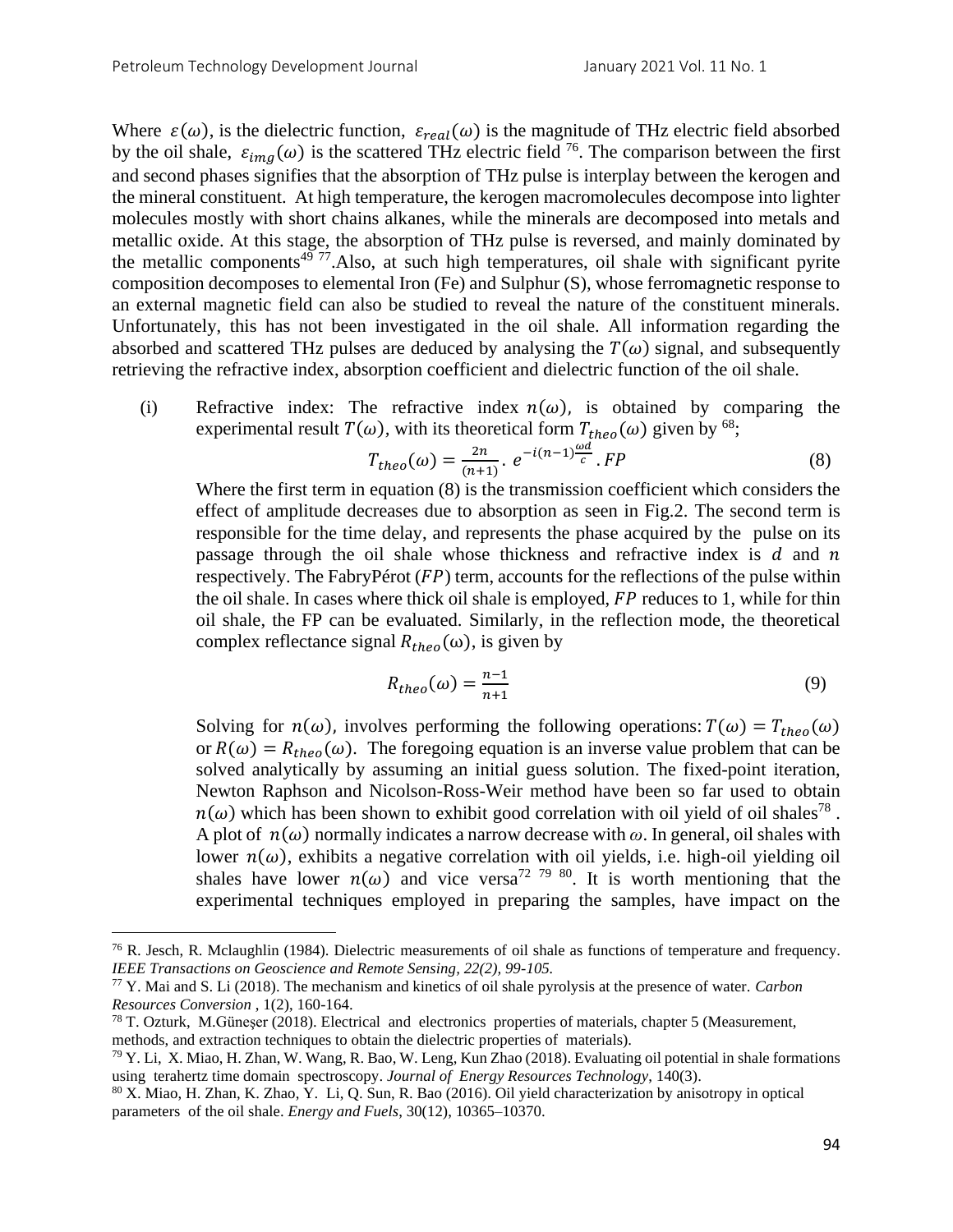> outcome of the measured  $n(\omega)$ . Yizhang *et al.* observed that using pulverized over bulk oil shale samples possessed no true correlation with the oil yield. Due to the complex heterogeneity of the oil shale, their properties were altered upon mechanical processing<sup>79</sup>. Thus; it is usually preferable to work with the bulk samples, in which case the original form is preserved. Oil shale has shown to possess anisotropy, in which their optical properties differ in different plane. The presence of lamination, i.e. alternating layers with varying organic matter content in oil shale is a possible reason for anisotropy. As such, during field extraction, it is recommended to cut through the earth crust at specific plane, preferably at the bedding plane of deposition. Xinyang *et al.* 80 investigated the anisotropy of some oil shale in relation to oil yield. In their procedure, they used oil shales cut at a direction parallel to the bedding plane. The refractive index was measured when the incoming THz pulse was incident parallel to the bedding plane of the oil shale, to obtain  $n_0$ , then the oil shale is rotated up to 90° to obtain the minimum refractive index,  $n_{90}$ . They observed a symmetric behaviour in  $n(\omega)$  at every 180°. The anisotropy in  $n(\omega)$  is given by

$$
\Delta n(\omega) = n_0(\omega) - n_{90}(\omega) \tag{10}
$$

A strong positive correlation between  $\Delta n(\omega)$  and oil yields from different oil shale has been observed<sup>80</sup>.

(ii) Absorption coefficient: The absorption coefficient  $\alpha$ ( $cm^{-1}$ ), measures the magnitude of absorbed THz pulse.  $\alpha(\omega)$  is proportional to the imaginary component of the complex refractive index <sup>68</sup>,

$$
\alpha(cm^{-1}) = \frac{2\omega}{c} \text{Im}[n(\omega)] \tag{11}
$$

Typically,  $\alpha$ ( $cm^{-1}$ ) increases with THz frequency and falls between 400-1800  $cm^{-1}$ . A comparison between the absorption plots from different oil shales analysis has indicated that, higher  $\alpha$  ( $cm^{-1}$ ) corresponds to higher oil yield, and vice versa. However, when the complex refractive index in equation (11) is replaced by  $\Delta n(\omega)$ , the value of the new absorption coefficient  $\Delta \alpha$  ( $cm^{-1}$ ), will be lower for higher oil yields, and vice versa<sup>69 80 81</sup>. In order to reveal detailed information about the bulk samples of the Hudian oil shale, Yi *et al.* <sup>75</sup> made several absorption plots at different pyrolysis temperature, to determine the  $T_{max}$  for useful oil yields. The  $T_{max}$  value corresponded to the maximum recorded temperature just before inconsistency in the absorption plot begins to appear; possibly due to THz absorption by metallic oxides in the pyrolyzed oil shale.

(iii) Dielectric function: The relationship between  $n, \varepsilon$  and magnetic permeability  $\mu$ , (wher  $e \mu$  is a measure of the magnetic response of the oil shale to the THz pulse) is given by,  $n = \sqrt{\varepsilon u}$ . As in most oil shale THz-TDS, the magnetic permeability is ignored, so that<sup>79</sup>,

$$
n^2 = \varepsilon \tag{12}
$$

<sup>81</sup> B. Rima, L. Zhang, Z. Lei, Z. Kun, W. Wei, M. Yue, W. Xun, L. Hua, L. Yuan, X. Zhi (2015). Probing the oil content in oil shale with terahertz spectroscopy. *Science China Physics Mechanics and Astronomy*, 58(11), 114211**.**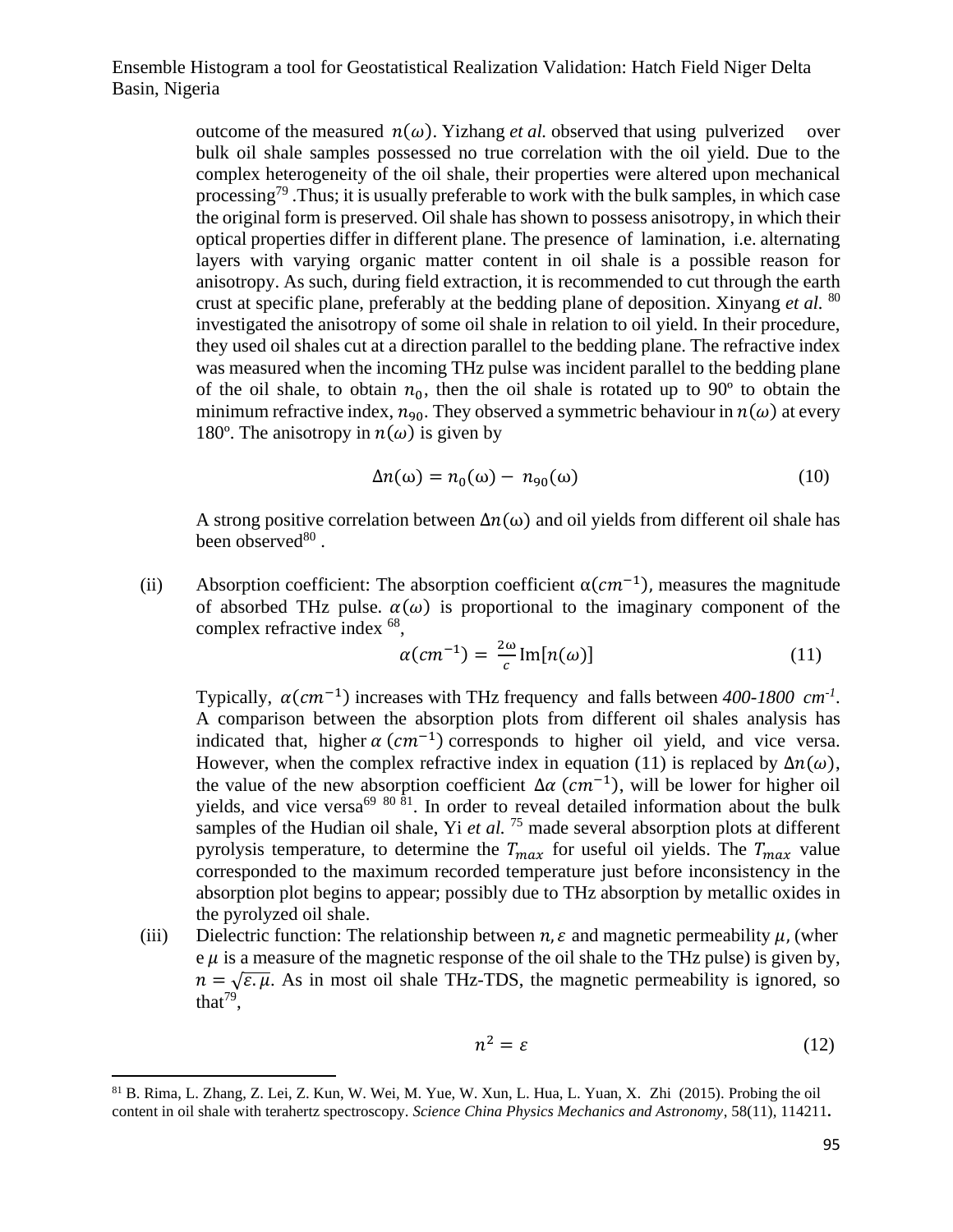A closely related parameter to the dielectric function is the conductivity  $\sigma$ . The solution of Maxwell equation shows a linear proportionality between  $\varepsilon$  and  $\sigma$ . Following the work of Y *et al.*  $82$  which have demonstrated a strong relationship between the  $\varepsilon$  (and *σ*) with respect to pyrite and water concentration of simulated anisotropic rock samples, there might exist a likelihood of such relationship in the oil shale.

## *d) Oil shale-THz waveform (spectrum) characteristics*

THz-TDS is rather a comparative than a quantitative study. It serves as an important supplementary technique, to validate the findings from other techniques. The shape and the corresponding spectrum, as well as the maximum amplitude of the THz pulse upon transmission through the oil shale are among the most relevantly studied parameters, used for a qualitative evaluation of the oil shale properties.

- (i) Waveform profile: The THz profile of different oil shales obtained at ambient condition i.e. room temperature can be clearly distinguished by the distinct time delay and maximum electric peak  $E_p$ , of their waveforms. The minimum peak amidst other peaks has been identified as high-oil yield oil shale, and vice versa. <sup>69 72</sup> Moreover, investigation has been carried out, on the waveform of a single oil shale under increasing temperature up to 1000 ℃, and a different trend was observed. The plot of  $E_p$  of the waveform obtained at each pyrolysis temperature made by Honglei *et al.*<sup>49</sup>, has revealed four stages of oil shale decomposition; from  $25 - 200$  °C,  $E_p$  increased, then stabilized around 200 − 300 °C, followed by a gradually increase from 300 − 500 ℃ until a maximum is reached, then a sharp decrease between 500 − 600 ℃ was observed. During the first stage, the initial increase in  $E_p$  was due to moisture loss and become stabilized during the second stage after the moisture content was at minimum. During the third stage, the macromolecules of the kerogen were broken down, resulting to an unexpected increase in  $E_p$  possibly due to the loss of more moisture. During the fourth stage, THz pulses were absorbed due to the decomposition of the minerals to their respective metallic oxides resulting to decrease in  $E_p$  nearly up to the same magnitude at 25℃. In a recent work, Honglei *et.al* <sup>69</sup>investigated the absorptive behaviour of oil shales at temperature beyond 600 °C, and observed that, the  $E_p$  at 1000℃, was much lesser than at 25℃, due to metallic (semi-coke) formation.
- (ii) Spectrum plot: The Fourier transform of the sample THz pulse shown in Fig 3, generates the corresponding spectrum given in Fig. 4. A typical plot of an oil shale-THz spectrum and its reference spectrum are differentiable based on amplitude differences. Obvious absorption dips which could have been a good indicator of the presence of organic compounds have not been well observed in the THz spectrum of oil shale for the range of frequencies less than  $2THz^{79}$ .

<sup>&</sup>lt;sup>82</sup> Y. Wang, J. Chen, S. Althaus, M. Yu, J. Chen (2019). Electrical properties of unconventional source rocks from micro-CT using numerical mixing law. *Fuel*, 254, 115576.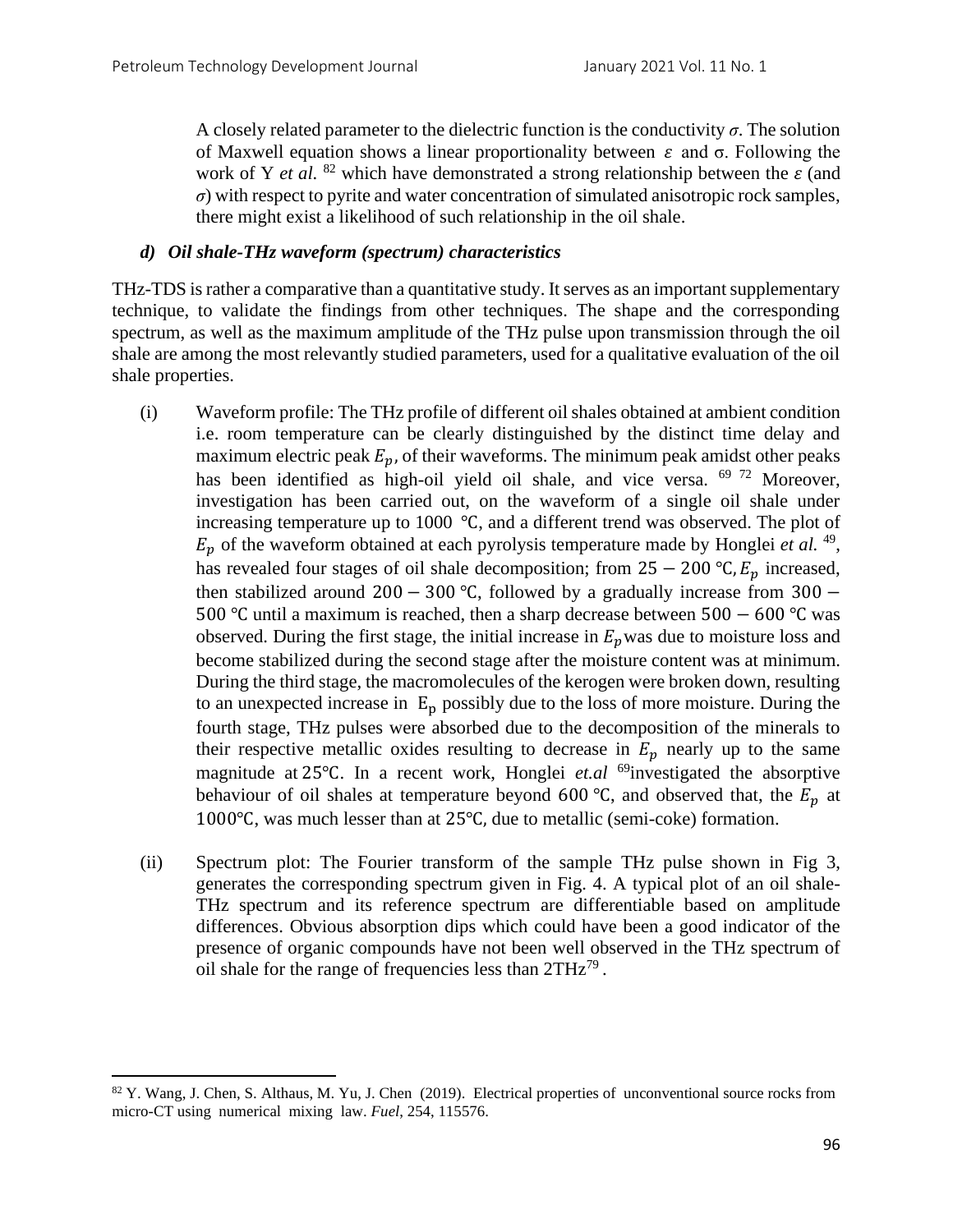

Fig. 4. A Typical spectrum plot from a THz-TDS

(iii) Amplitude measurement: THz subsurface imaging of oil shales has been achieved via the reflection mode of the THz-TDS<sup>72</sup>. The reflected THz amplitude from different regions of the oil shale was employed to reconstruct the non-uniform distribution of organics on the oil shale surface. Three regions corresponding to high kerogen, low kerogen and mineral regions were observed based on the intensity distribution. Results from optical micrographs and micro-Raman spectra showed good agreement with the THz contrast image .

#### **Conclusion and Outlook**

Source rocks in the Lopkanta area of Nigeria have been identified as oil shales, following the satisfaction of the requirements for such classification. Majority of the analysed samples were outcrops, whose results (from different analysis techniques) were validated against the geochemical characteristics of the oil shale. Some of the characteristics yielded the expected correlation. Generally, the oil shales were classified as been type I & II with immature to intermediate maturity level. Due to destructive nature of the techniques employed, we suggested the usage of an optical spectroscopic technique based on THz pulse irradiation. Following this suggestion, we presented a general and concise review work involving the application of THz-TDS to oil shale analysis. Single-cycle THz pulses were employed to probe the oil shale in order to determine the relative amount of oil yields, determine the maximum temperature for efficient oil yield, and generate contrast images of the oil shale constituent. Since in the past few years, there has been a growing trend in the use of THz-TDS to investigate the oil shale, we are quite hopeful that adoption of some techniques would guarantee additional information about the oil shale. As such, we make the following suggestion; firstly, we propose the adoption of a THz-Time Resolved Spectroscopy (THz-TRS) technique<sup>83</sup> to solve the unresolved absence of absorption peaks in the THz spectrum of the oil shale. THz-TRS are transient absorption techniques in which

<sup>&</sup>lt;sup>83</sup> Q. Zhou, X. Zhang (2011). Applications of time-resolved terahertz spectroscopy in ultrafast carrier dynamics (Invited Paper). *Chinese Optics Letter*, 9(11) 11000.